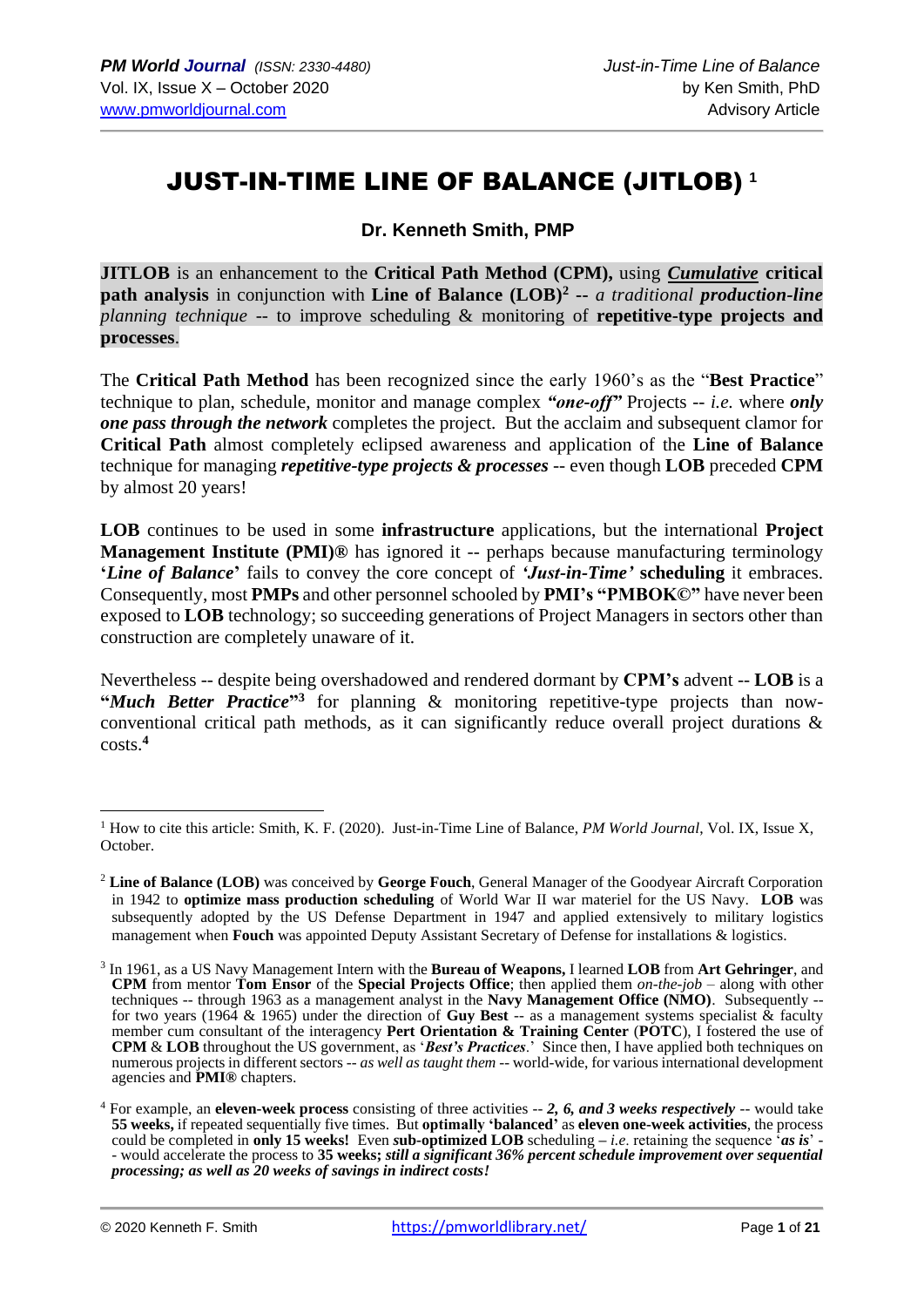Furthermore, most sectors have projects or component processes that are totally or partially repetitive in nature, so the possibilities for deriving such scheduling and cost benefits with suboptimal **LOB** applications are widespread.

Therefore, although this presentation is not '*timely,*' hopefully re-designated as "**JITLOB" <sup>5</sup>** and disseminated *de novo* as an *enhanced* **Critical Path** application, awareness of **LOB** concepts within today's project management community will be heightened, and its use in scheduling, monitoring & managing repetitive-type projects & processes will increase commensurately with the generic **template** illustrated herein.

# **Here then --** *Better Late than Never --* **is "***Just in Time* **Line of Balance"** (**JITLOB**)

# **CPM RECAP**

During planning **"one-off"-type projects, their activities** and **milestones** are identified, and bounded by **Start** and **Completion Milestones,** and their sequential interrelationships & duration are further refined. Once this has been accomplished, the key series of activities that determine *how long* it is likely to take before the entire project can be completed is designated the '*critical path.'* The project's sponsor may then accept this *'technical/engineered'* estimate, or alternately impose a different — *often a tighter* — deadline (or target) for the Project Manager to attain. The planners then reexamine the project, focusing on **critical path activities** and weighing alternatives for completing the project by the deadline.

#### **REPETITIVE PROJECTS & PROCESSES**

Essentially, the **end objective** of **repetitive** projects and processes is **multiple unit production**; attained by passing through a particular **predetermined** sequence to complete an **End Item Unit (EIU),** then **repeating the cycle many times. To cite just a few examples:**

- In a suburban **housing construction project**, a **CPM** network can be developed to outline the process for building one house; *but the larger objective is to build many standardized housing units during the project's life-span***.**
- In **a highway project**, a standardized **process** to construct one kilometer *(or other meaningful segment -- dependent on the labor, materials and equipment available)* -- is *repeated over and over again* until the planned destination is reached.
- In **a high-rise building project**, the interior layout & construction, utilities and furnishings of many of the higher floors is similar to that of the lower floors.
- In **agriculture**, the **process** for producing and marketing a crop (i.e. rice) can be networked with **activities** such as planting, weeding & harvesting, with requisite seed, fertilizer, pesticides, water and labor **inputs** phased in at predetermined stages. Sometimes, *start-up* **planting of many hectares can be staggered** over a period of

<sup>5</sup> Rather than simply supplanting and pretentiously '*reinventing*' it, '**Line of Balance'** retains **George Fouch's** antecedent designation for his manufacturing planning technique and its subsequent adaptation for infrastructure projects. The '**Just-in-Time**' prefix in this update connotes a *reverse-scheduled Cumulative Critical Path* concept, to highlight **LOB**'s relevance to planning & scheduling **other** types of Projects *of the Repetitive kind*.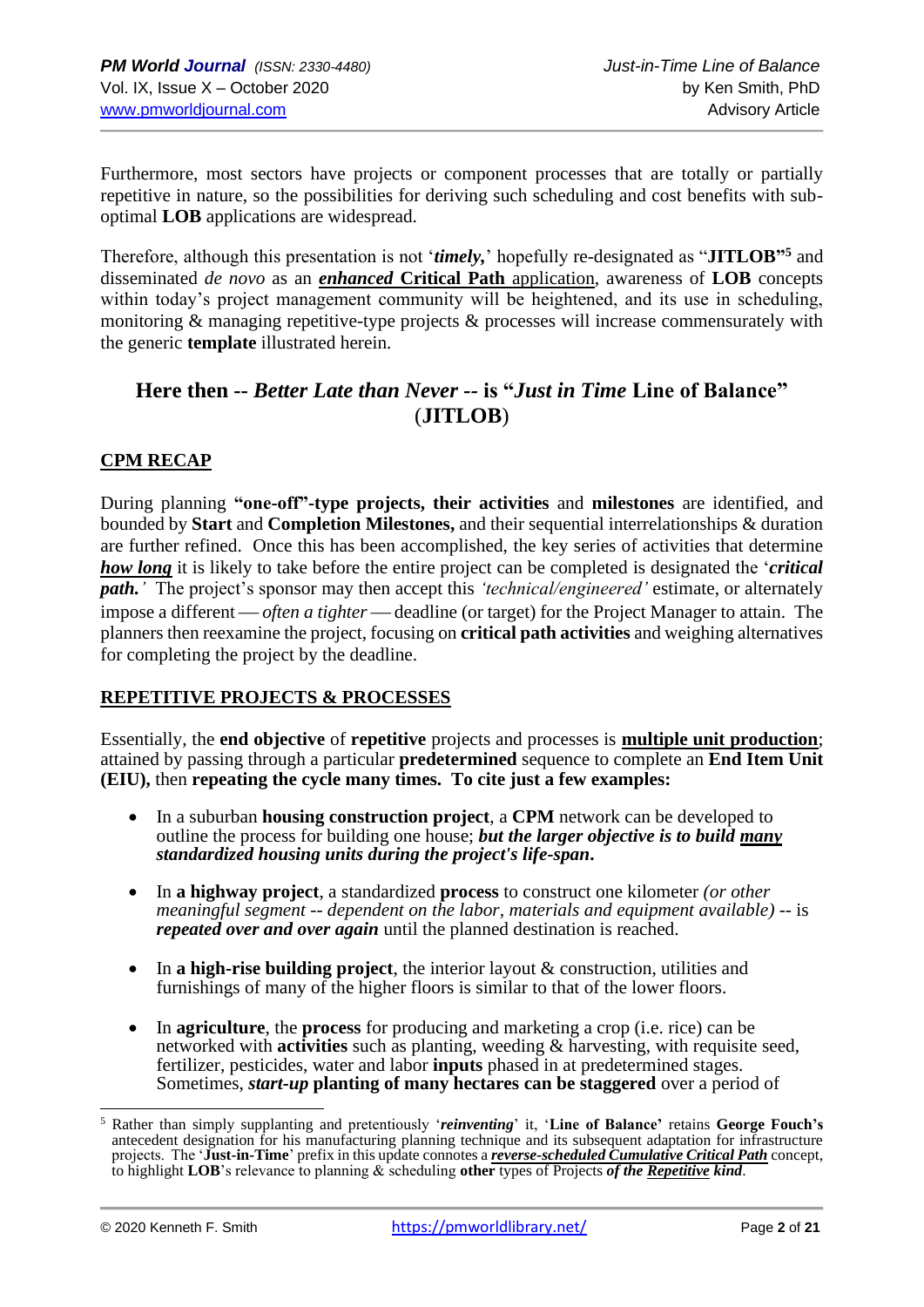several days or weeks, based on availability of labor and other resources; resulting in an **extended duration** for harvesting and marketing.<sup>6</sup>

• In **banking**, the loan application **process** for obtaining a mortgage entails numerous interrelated, dispersed, activities. **Subsequent individual applications for approval are repetitive.** Monitoring the status of all 'in-process' applications at different stages of accomplishment is therefore an important management *'need to know'* function.

# **PLANNING REPETITIVE PROJECTS & PROCESSES with CPM – TODAY**

The prevailing approach to managing repetitive-type projects and processes is either to **treat each end item in the project as a sub-project** and monitor the production & completion of each unit **separately**; **or** alternately, to **summarize & visualize the repetitive aspects as a single bar** on a high-level Gantt chart, then estimate and monitor its percentage of completion.

Progress is then measured during implementation at various time intervals, based on the **percentage of activities completed and their relative durations** -- *plus incremental estimated proportions of on-going activities -- compared to the plan.* 

Both approaches are **unnecessarily** *inefficient.* It is very *cumbersome* to monitor each sub-project separately, and summarize the data at the Project Management Office (PMO) for higher executive levels &/or 'need to know' customers.

Furthermore, it is also *ineffective* to monitor repetitive activities by incremental percentage '*ceiling'* estimates.<sup>7</sup>

#### **IMPROVED REPETITIVE PROJECT & PROCESS PLANNING -- with JITLOB**

Line of Balance, on the other hand, can integrate repetitious activities efficiently and highlight the project's key milestones for very effectively monitoring by identifying a '*Cumulative Critical Path***' <sup>8</sup> –** which it displays in concise graphs and tabular reports.

**In manufacturing,** the production line design objective is to '*balance*' the work stations optimally – *as much as possible* -- with **equitable time durations for each activity** so that work flows smoothly throughout the entire process. To that end, unique, **individuals or teams are**  assigned to each workstation.<sup>9</sup> For repetitive project processes however, process scheduling can only be *sub-optimized* because **most activity durations have to be accepted** 

<sup>6</sup> But — *unlike infrastructure projects where lack of inputs can hold up the process indefinitely, then resume only slightly impaired* — the agricultural season doesn't stop, so when farming activities aren't done on schedule it is often impossible to resume without substantial shortfalls in the quantity  $\tilde{\alpha}$  quality of the yield anticipated earlier. [All too often, the *lack of forward planning* to procure inputs in a timely manner for medium- and large-scale agricultural programs and projects results in late deliveries and servicing activities.]

<sup>&</sup>lt;sup>7</sup> I.e. Look at the ceiling and posit a guess!

**<sup>8</sup>** LOB predated CPM, so the term '*Critical Path*' was not yet applied to the concept.

<sup>9</sup> Dedicated individuals or teams for each activity are a key aspect of production line balancing by **LOB,** and **Kanban –** another manufacturing workflow system developed in the late 1940s by Japanese engineer **Taiichi Ohno,** and popularized as the **Toyota Production System** (Ohno, 1988).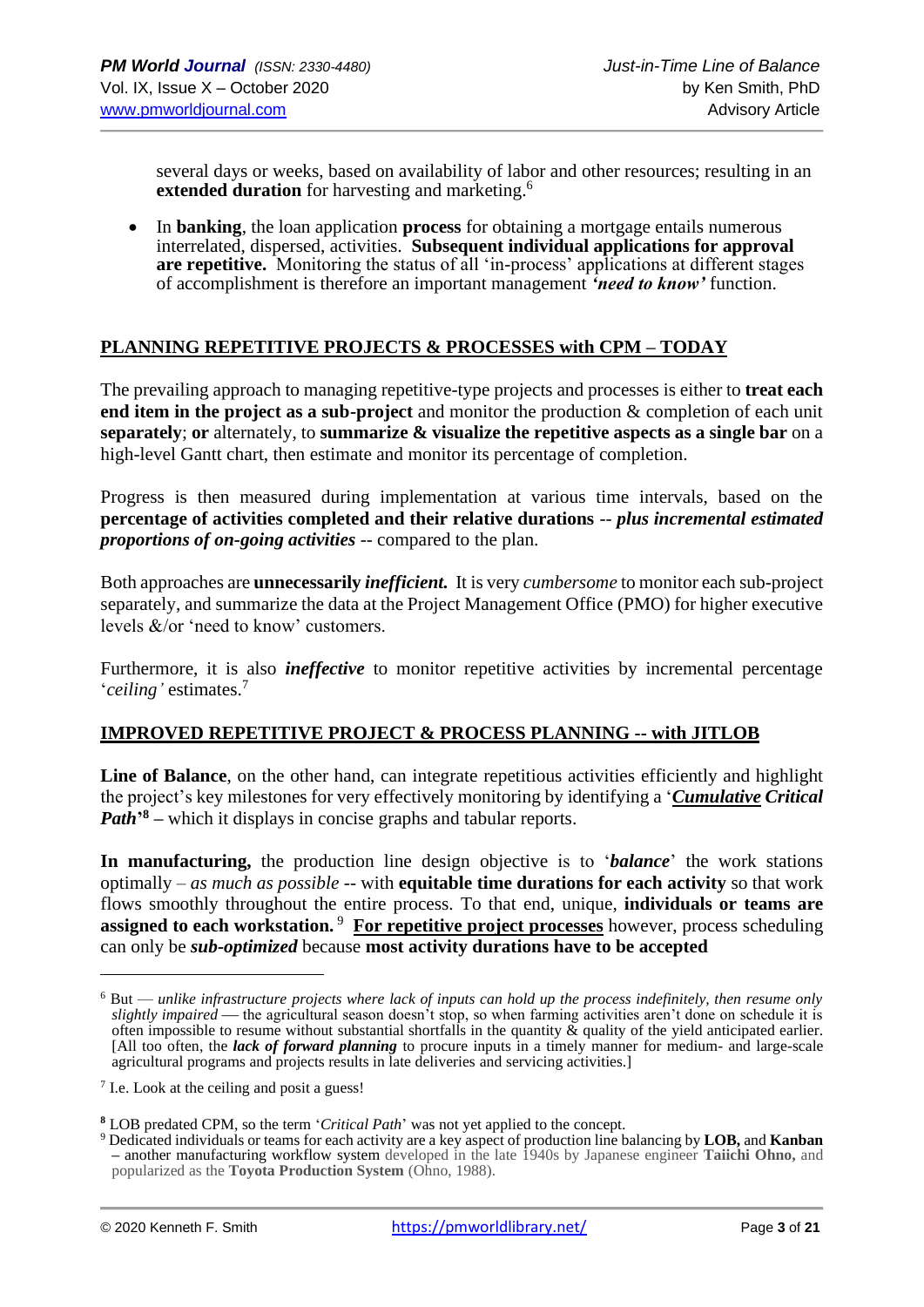**'***as is.***'**

Nevertheless, each repetitive project **activity** should still be similarly **modularized,** with a **unique team assigned,** subject to availability of resources. Individuals should not be assigned to more than one such activity, or interchanged; so subsequent repetitions of the same activity are precluded from being undertaken *concurrently*.

In the repetitive process – *rather than activity durations* –**milestones in the network of activity interrelationships are the basis for monitoring** the 'throughput' of all items at intermediate stages, and the percentage of completed milestones unequivocally indicates the project's performance status. **Thus, it is imperative that each and every activity in a repetitive-type project have both a predecessor and successor milestone.**

Then -- just as with "one-off" projects -- **time duration estimates are developed for each activity (***or each cluster of interrelated contiguous tasks is consolidated and summarized as an activity*) for scheduling; although activity durations in repetitive processes are usually more predictable.

The **Project Process Network** (called a **Production Flow Plan)** for the **initial End Item Unit (EIU)** is then developed in a comparable manner to *"one-off"* projects. However – *differing from 'one-offs'* – with JITLOB, after the *critical path* has been determined, all activities and milestones are *scheduled backwards* on their *latest time* estimates – *i.e. as late as possible (ALAP)* 10 -- with any "slack/float" up front. In this manner, the activities are planned to be completed '**just in time***,*' and *time-scaled* as illustrated in **Figure 1** on the following page.

<sup>10</sup> All activities are scheduled **ALAP** *– i.e. "wait & hurry up" (as opposed to the "hurry up and wait" of 'one-off' projects)* **--** to minimize the necessity for stock-piling, inventory, storage facilities &/or security.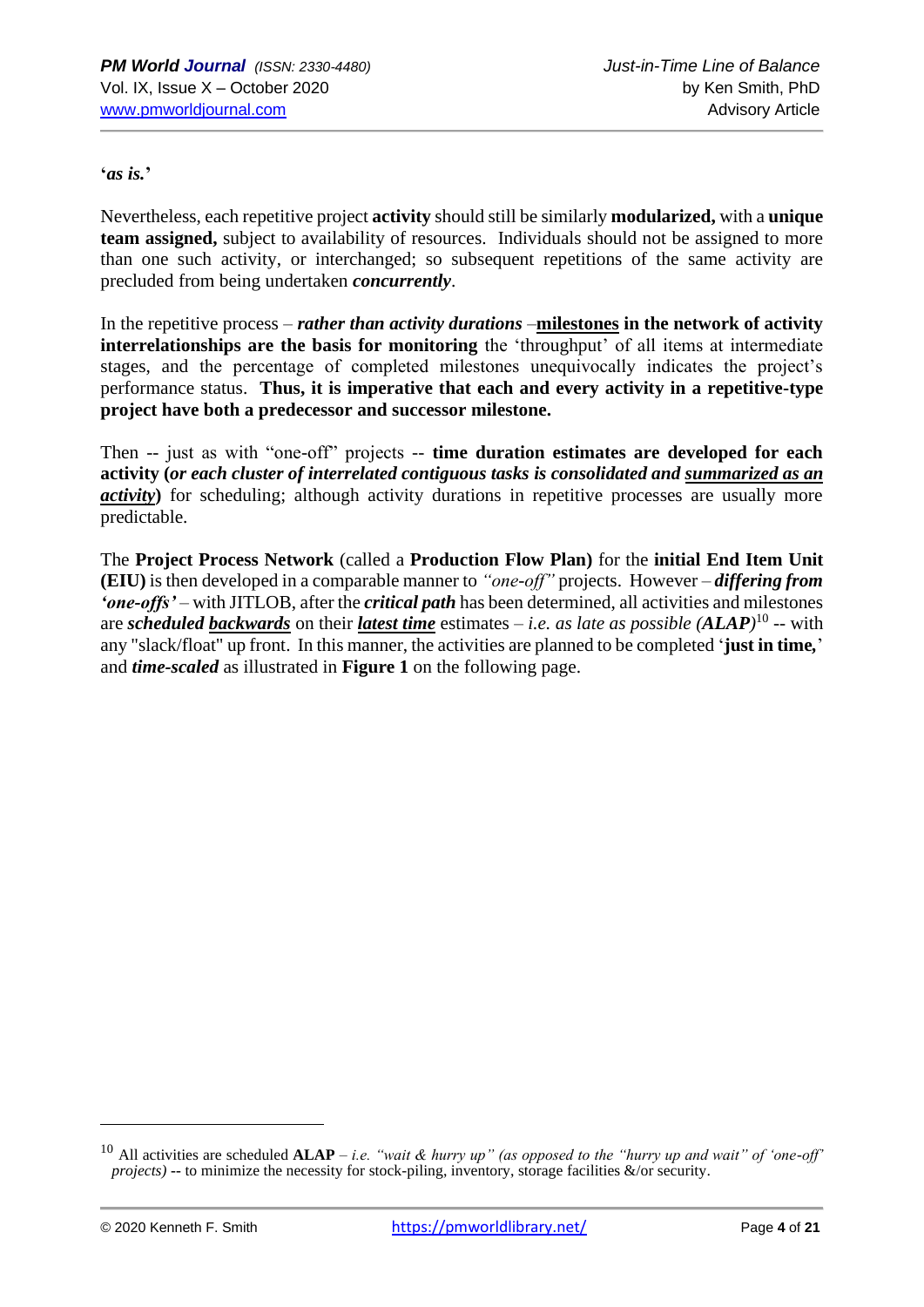#### **1. Production Flow Plan**

# FIGURE 1



The time duration after the **Start** of the project process cycle*, until a particular milestone will be reached,* is designated **"Lag Time." A reverse time scale** from the end of an EIU to its start *- in effect the duration after a milestone until the end item unit completion* **--** is **"Lead Time."**

In this manner, **every milestone is prepositioned in the process in terms of its Lag and Lead Times.** The **activity** with the **longest duration** in the project process network is identified as the "**Pacer**" activity. [If more than one activity is equally as long, only **designate one** of them as the **Pacer**.]

**The "Lag time to the Pacer** *(which may comprise several activities)***, plus the Pacer duration, and Lead time after the Pacer** *(which may comprise several more activities)* **to completion of the EIU"** constitutes the **EIU '***Critical Path***;'<sup>11</sup>** with other activities preceding, concurrent, and succeeding the **Pacer** in a '*wait & hurry up*' **ALAP** mode.

**The milestones and duration for completing one EIU** are then summarized and represented on a single bar – designated a "**Yardstick**."

<sup>11</sup> AKA "*Cycle Time*" or "*takt time*" in **Kanban** system applications. [**NOTE:** Since all activities are scheduled **ALAP**, actually every activity is now "**critical.**"]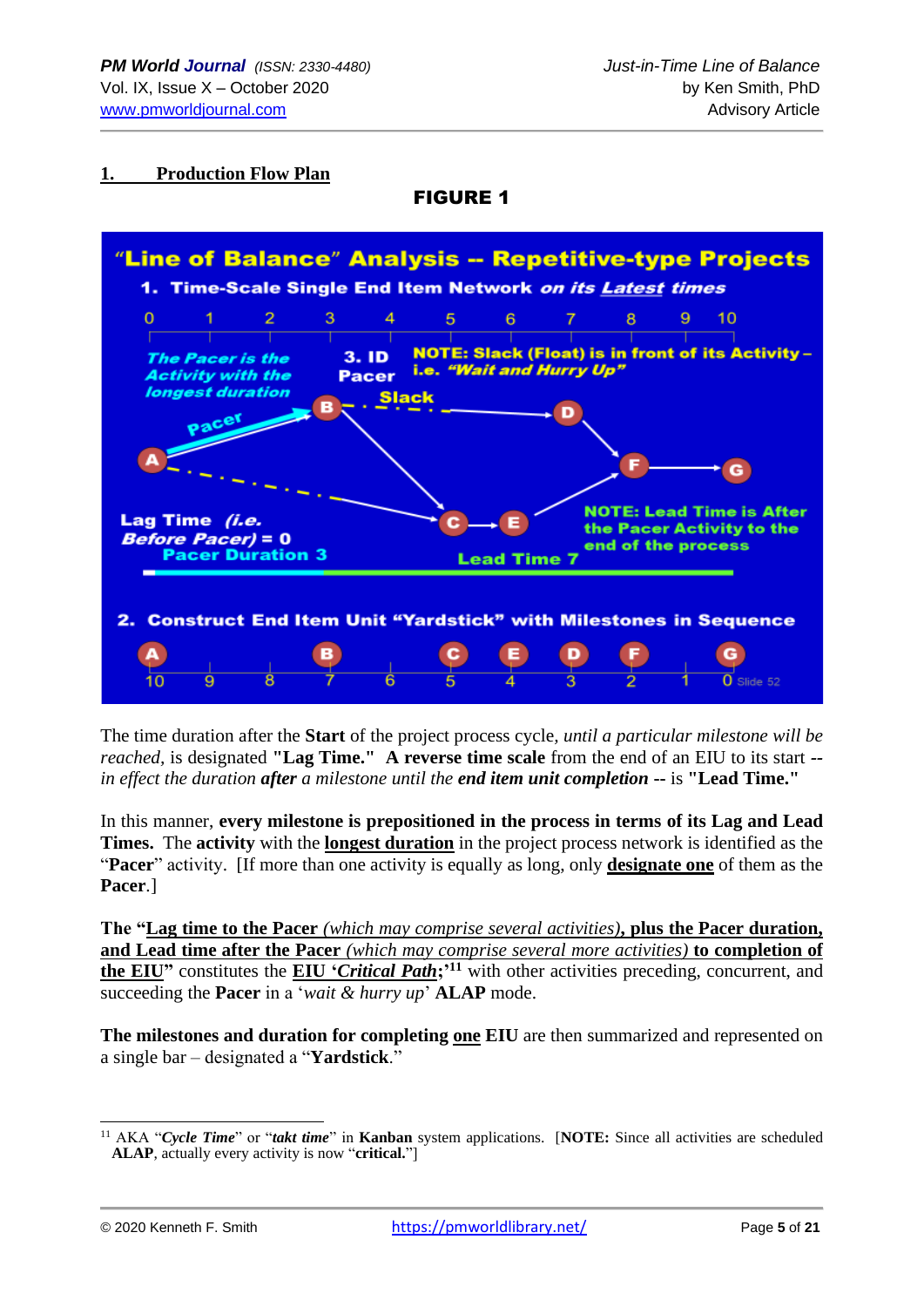**Within this EIU cycle, the Pacer activity is the key constraint for subsequent repetitions.**

The **"***Lag time to the first Pacer, plus the Pacer duration multiplied by the number of desired repetitions, and Lead time after the last Pacer to completion of the last EIU"* constitutes the **'***CUMULATIVE CRITICAL PATH***' for the entire project,** as indicated in **Figure 2.**

|                                  | <b>Work Flow Process</b>                                                                                                                                                                                 |
|----------------------------------|----------------------------------------------------------------------------------------------------------------------------------------------------------------------------------------------------------|
|                                  | "Repetitive" Project Process                                                                                                                                                                             |
| <b>Slack/Float</b>               |                                                                                                                                                                                                          |
|                                  | The Cumulative Critical Path for the <b>Total Project is through</b><br>the Lag Activity preceding the first Pacer; the series of Pacers (Units<br>1,2 & 3), and the Lead Activity after the last Pacer. |
| C 2020 Dr. Kenneth F. Smith, PMP | Just in Time / Line of Balance                                                                                                                                                                           |



Any delay in Lag activities on the EIU Critical Path, the Pacer Activity start, &/or its duration, or subsequent Critical Path Lead time activities will delay **completion of the EIU,** while any delay in the Pacer will delay the onset of the **next EIU Pacer. 12**

Thus, the following six (6) '**Crucial**' **milestones** on the **Cumulative Critical Path** are the **Key Performance Indicators (KPIs)** to monitor during implementation:

- 1. Start of the series of Lag Activities
- 2. Completion of the series of Lag Activities
- 3. Start of the Pacer Activity [*Initially assumed concurrent with Milestone 2*]
- 4. Completion of the Pacer Activity
- 5. Start of the series of Lead Activities [*Initially assumed concurrent with Milestone 4*]
- 6. Completion of the series of Lead Activities [*i.e. EIU Completion*]

<sup>&</sup>lt;sup>12</sup> However, it is also important to note that **end item units do not have to be completed before subsequent EIU activities can start.**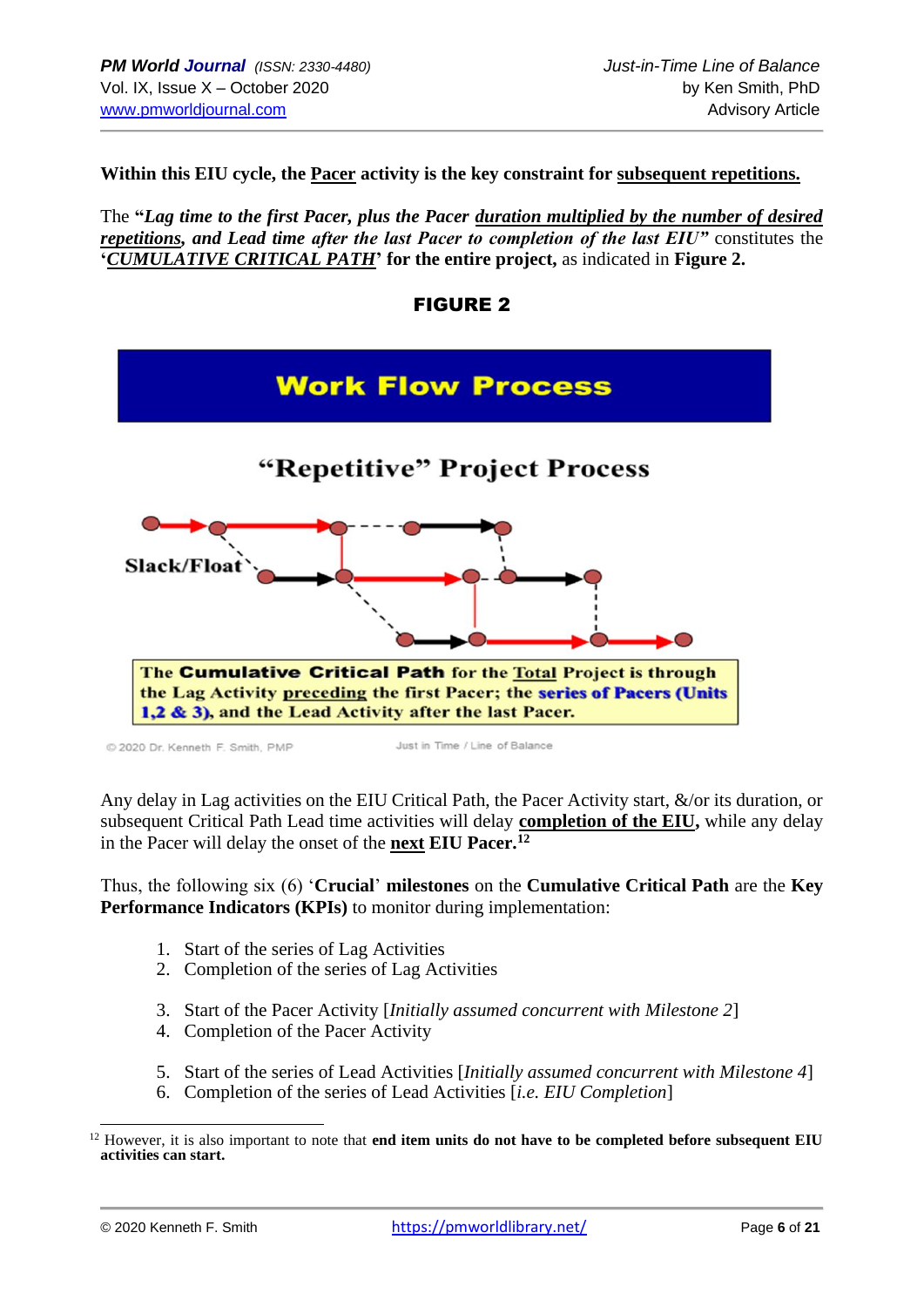FIGURE 3



Once a repetitive project process model has been prepared, **feasible production capacities** and **deliverable capabilities** can also be estimated by formula — for any time period, as shown in step 4 of **Figure 3** above and discussed further below.

# **FEASIBILITY ESTIMATING WITH JITLOB FORMULAS**

**The Pacer Activity duration**, coupled with its predecessor **"Lag Time"<sup>13</sup>** and successor **"Lead Time"<sup>14</sup>** determines the duration of the overall project's **Cumulative Critical Path**.

**Feasibility** analysis is then undertaken to determine either the:

# **1) Time required** *to produce a given number of end items*; or the

# **2) Number of end items that can be produced** *within a particular time period***.**

Given the Lag, Pacer and Lead duration information, and the *number of end-item repetitions* desired, the project's **overall Cumulative Critical Path** and its *duration* are then identified, and can be calculated by using one of the following formulas.<sup>15</sup>

<sup>&</sup>lt;sup>13</sup> i.e. from the beginning of the unit "Start" milestone until the Pacer starts

<sup>14</sup> i.e. after the Pacer is completed until the **Unit's 'end item'** milestone is "Completed"

<sup>&</sup>lt;sup>15</sup>The minimum duration is where  $N=1$  (i.e. a *"one-off"— rather than "repetitive" type* — project.)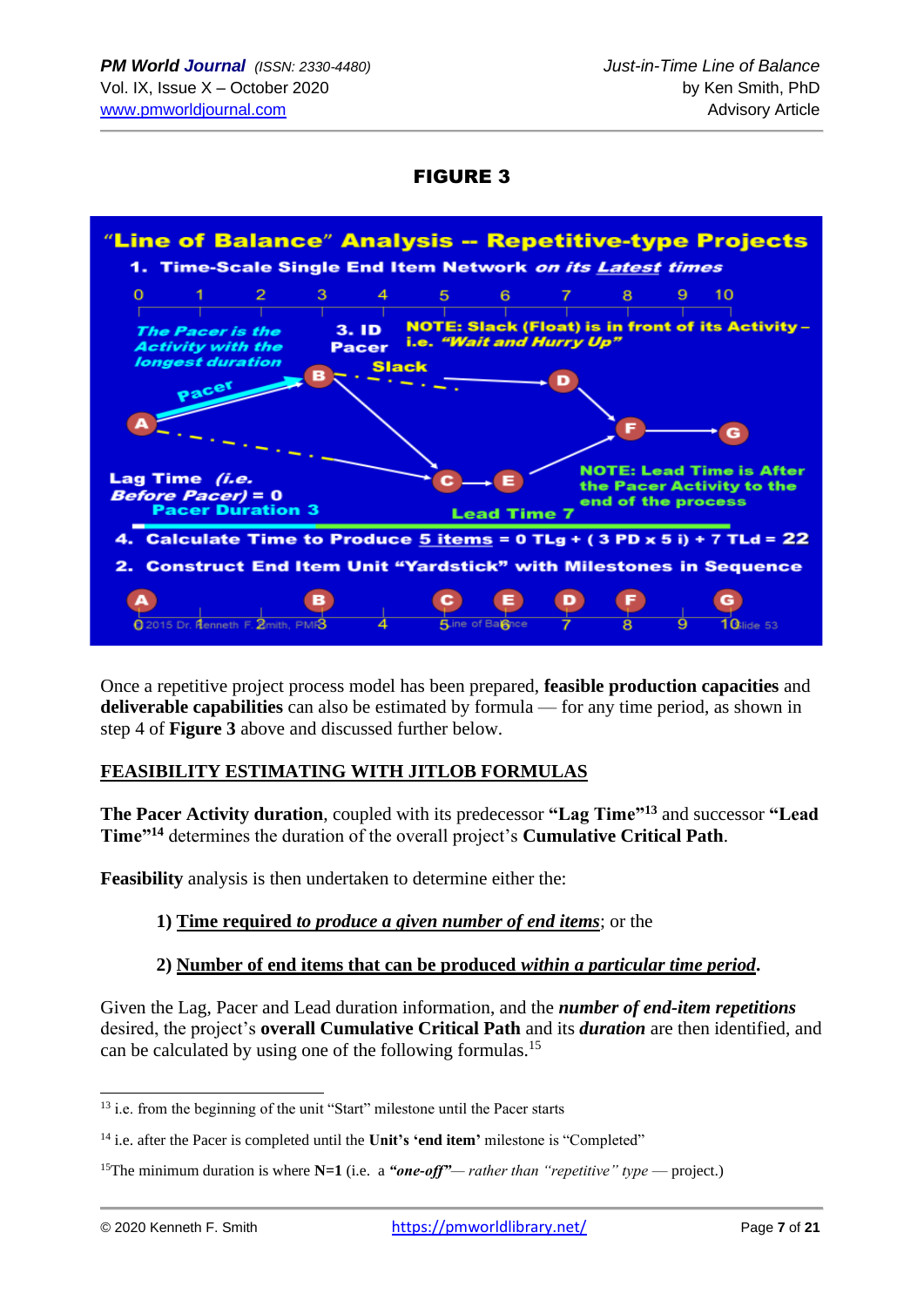### **1. Time Required to Produce a Given Number of End Items<sup>16</sup>**

A *"Critical Path"* computation determines the total project schedule for *"one-off"* projects. For *"repetitive-type"* projects, the **Cumulative Critical Path** is computed with **JITLOB** to **determine** *the time required* **to produce any number of end item units**, as follows:

| <b>Estimated</b> | <b>Time Required</b> | $=$ Lag + (Number of x Pacer) + Lead<br><b>End Items</b><br><b>Time</b> |                   | <b>Example 1</b> Duration                | <b>Time</b> |
|------------------|----------------------|-------------------------------------------------------------------------|-------------------|------------------------------------------|-------------|
| <b>Example:</b>  | Given                | Lag Time<br>Number of End Items $=$<br>Pacer Activity<br>Lead Time      | $=$<br>$=$<br>$=$ | 3 weeks<br>8 units<br>5 weeks<br>1 weeks |             |
| Then             |                      | Estimated Time Required is $3 + (8 \times 5) + 1$                       |                   |                                          | 44 weeks    |

#### **2. Number of End Items that can be Produced within a Given Time Period<sup>17</sup>**

If the overall estimated Time Required is longer than desired, the following formula can be used to **determine** *how many items can be produced* within an overall project assigned duration, or **"deadline:"**

**Number of = Assigned Time - (Lag Time + Lead Time) End Items\* Pacer Activity Duration** [**\****Round Down to the next whole Number*]

| <b>Example:</b> | Given Assigned Time | $=$ | 40 weeks |
|-----------------|---------------------|-----|----------|
|                 | Lag Time            | $=$ | 3 weeks  |
|                 | Lead Time           | $=$ | 1 week   |
|                 | Pacer Activity      | $=$ | 5 weeks  |

Then the Number of Items that can be Produced is  $\frac{40 \cdot (3 + 1)}{2}$  = 7 (rounded down)  **5** 

<sup>&</sup>lt;sup>16</sup> Assuming a separate work crew is assigned to each activity. If additional complete crews (or production lines) are available to do all the work concurrently, **divide** the *time required* by the *number of complete crews*. **Also consider sub-dividing the Pacer Activity work between two or more separate crews.** This will have the effect of changing the **Pacer** to a *different* activity, which in turn will reduce the overall time to produce a given number of end items.

 $17$  Assuming a separate work crew is assigned to each activity. If another complete crew is available to do all of the work concurrently, **multiply** the *number of items* by the *number of crews***. Also consider sub-dividing the Pacer Activity work between two or more separate crews.** This will have the effect of changing the **Pacer** to a *different* activity, which in turn will increase the number of end items that can be produced in a given period of time.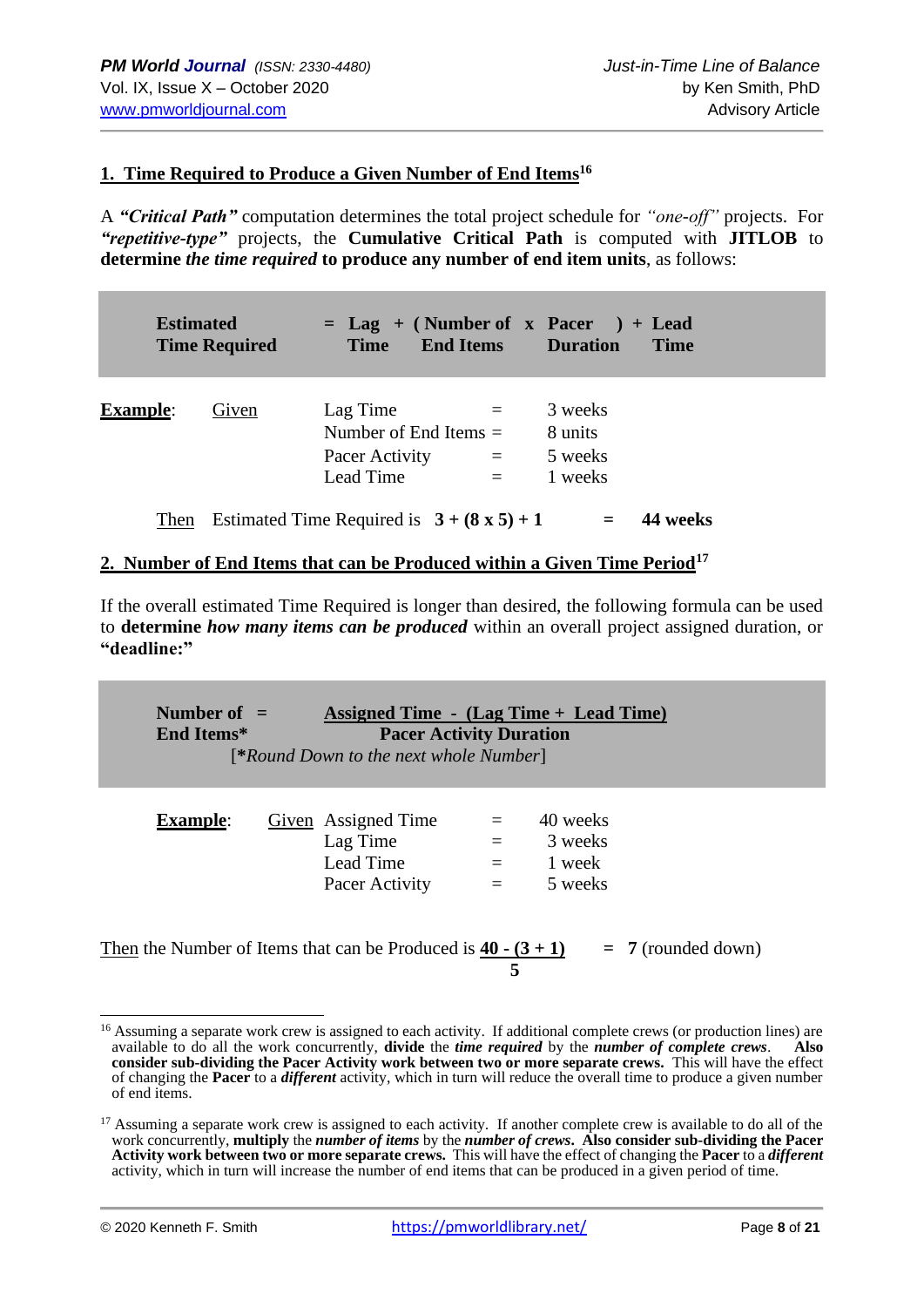A Project Manager is usually given a start time and an overall time limitation to complete all endunits. However, there are two major constraints which could make the desired schedule infeasible:

# **1.** *Internal* **logical** *dependencies* **in a particular process as indicated by the network**

### **2. The number of** *concurrent processes* **operated under the project.**

Due to different elapsed times for various activities, bottlenecks -- *with ensuing dead-time or delay time* -- can occur for subsequent activities in the process. With the foregoing formulas, trial & error simulation can be employed to explore all possibilities.

For scheduling purposes, in addition to the aforementioned **Production Flow Plan** for the process, **JITLOB** uses a **Cumulative Delivery Schedule chart** for scheduling & monitoring the overall project, as illustrated in **Figure 4**; and discussed in more detail on the following pages.



FIGURE 4

**If the desired production schedule is linear,** after obtaining the project duration for the requisite number of end items, place the last milestone of the project yardstick for the last **EIU on the upper right.** Then construct a line joining the common points plotted for the first and last milestones.<sup>18</sup> *In effect, each End Item Unit's "Start" and "Complete" milestone schedule is interpolated directly*. For each of the milestones to be monitored, add parallel sloping lines traversing the intermediate *End-Item Units* on the **"Y"** Axis.

<sup>18</sup> **NOTE:** *If the start-up or desired production schedule is erratic*, the 'ruler' must be applied and plotted separately to *each End Item Unit*, before joining the common points. [*The JITLOB Template can also accommodate this.*]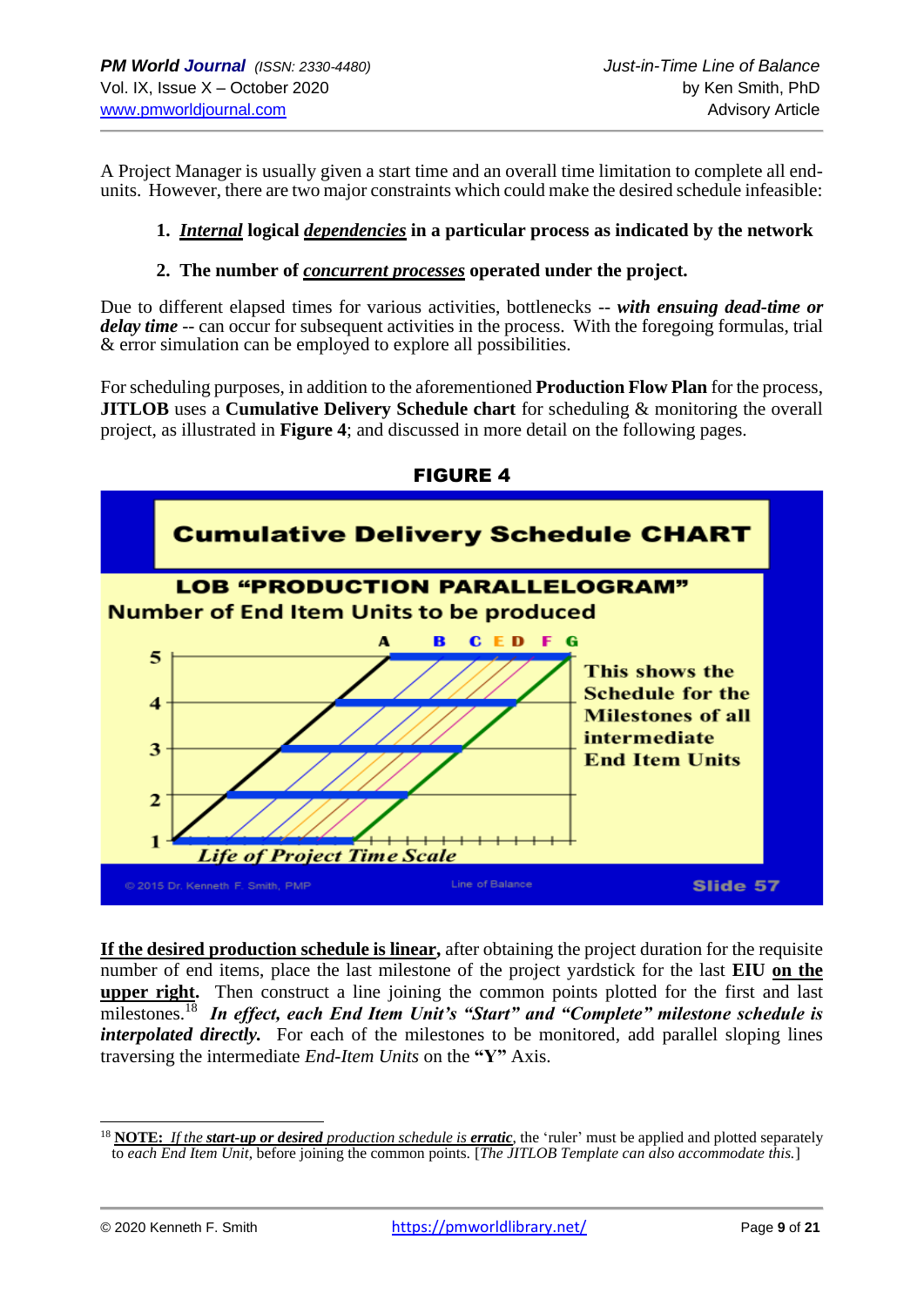**Figure 4** capturesthe overall project's feasible repetitive *End Item Unit* (**EIU)** production schedule in one chart -- a **"Production Parallelogram."** It indicates the *number of times each activity in the network must be recycled*, as well as the *timing*. The cumulative number of units to be produced<sup>19</sup> — *i.e.* the number of repetitions and duration required for "A" through "G" in the *example* — is shown on the *"Y" axis*, while the *time period for the total project* is indicated on the *"X"* axis.

# **MONITORING WITH JITLOB**

**Figure 4** shows the number of milestones of **each EIU** planned, and the overall schedule. [*Actually, many more milestones could be monitored in this manner, not just the* **'Crucial' Cumulative Critical Path** milestones.]

Monitoring the status of multiple EIU's at any time – i.e. those *which should have been completed as of the reporting date* in order for the overall project to be on schedule *--* is now relatively easy with **JITLOB**, as illustrated by **Figure 5** below.



FIGURE 5

To be on schedule, the *desired production level* for the overall project as of that date is where the reporting date line crosses the **"Y"** axis of the sloping line activity milestones for each **EIU**.Those *on and to the left* of the red time-line should have been completed.

<sup>19</sup> **NOTE: It is important to** *express all units in terms of the network end-item***.** For instance, if the project is an agricultural one with the objective of harvesting a number of hectares, all intermediate milestone units should also be expressed in hectares. Seed requirements, fertilizer, credit, labor and other inputs would then be computed in *"per hectare"* units. A conversion table for each milestone in terms of the network End-Item unit should also be prepared for ready reference.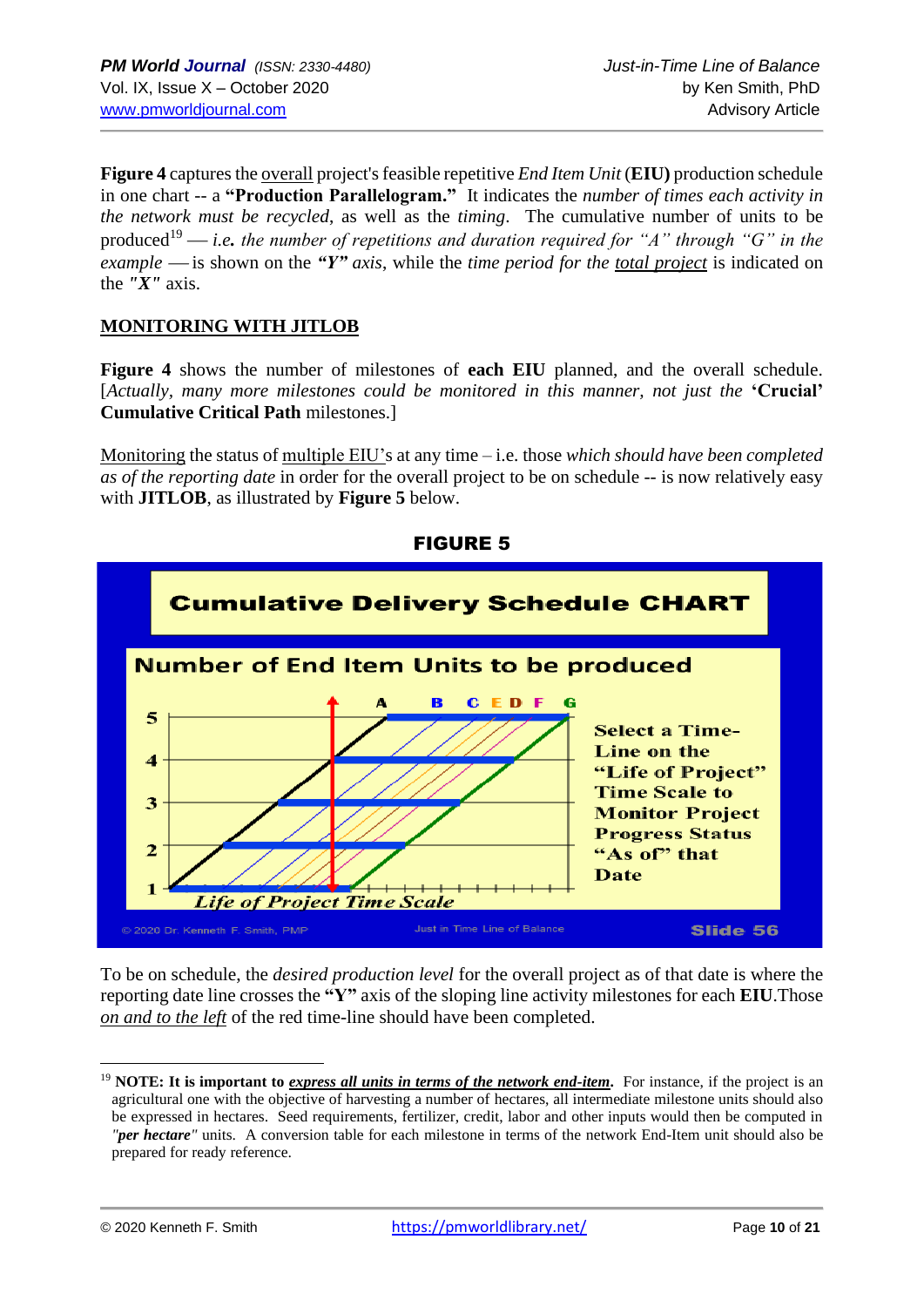Data is then collected from the supervisor of each activity team '*as of*' the reporting period, and reports made indicating the *cumulative number of times each activity and/or milestone in the network is started and/or completed.* The reason for any variance, as well as required actions for rectification – if any – should also be noted.

| <b>TYPICAL JITLOB</b><br><b>STATUS REPORT</b> |                                                      | AS OF WEEK "xx"                                        |                                                                                                           |  |  |  |  |  |
|-----------------------------------------------|------------------------------------------------------|--------------------------------------------------------|-----------------------------------------------------------------------------------------------------------|--|--|--|--|--|
| <b>MILESTONE</b>                              | <b>CUMULATIVE</b><br><b>NUMBER</b><br><b>PLANNED</b> | <b>CUMULATIVE</b><br><b>NUMBER</b><br><b>COMPLETED</b> | <b>NOTES</b>                                                                                              |  |  |  |  |  |
| A Start Lag                                   |                                                      | 3                                                      | <b>One time event. Breakdown in</b><br>equipment. Estimate 1 more day<br>needed to get operational again. |  |  |  |  |  |
| <b>B</b> Complete Lag                         | 3                                                    | 3                                                      |                                                                                                           |  |  |  |  |  |
| <b>C</b> Start Pacer                          | $\mathbf{2}$                                         | $\mathbf{2}$                                           |                                                                                                           |  |  |  |  |  |
| <b>D</b> Complete Pacer                       | $\mathbf{2}$                                         | $\mathbf{2}$                                           |                                                                                                           |  |  |  |  |  |
| <b>E</b> Start Lead                           |                                                      | 1                                                      |                                                                                                           |  |  |  |  |  |
| <b>F</b> Complete Lead                        |                                                      | 1                                                      |                                                                                                           |  |  |  |  |  |
| <b>G</b> Delivered                            |                                                      |                                                        |                                                                                                           |  |  |  |  |  |

# FIGURE 6

# **Plan & Progress Status Chart**

**If desired,** a graphic Plan & Progress Status chart can also be developed as a *histogram* at the right side of the Cumulative Delivery Chart, with the milestones listed along the "X" axis from left to right, in order of completion on the 'time-line.'

The scheduled status for each Milestone is an irregular stair-step effect projected from the intersection of the time line and milestone *'as of'* any particular date depicted by the red arrow Time Line. This is illustrated in **Figure 7** on the following page.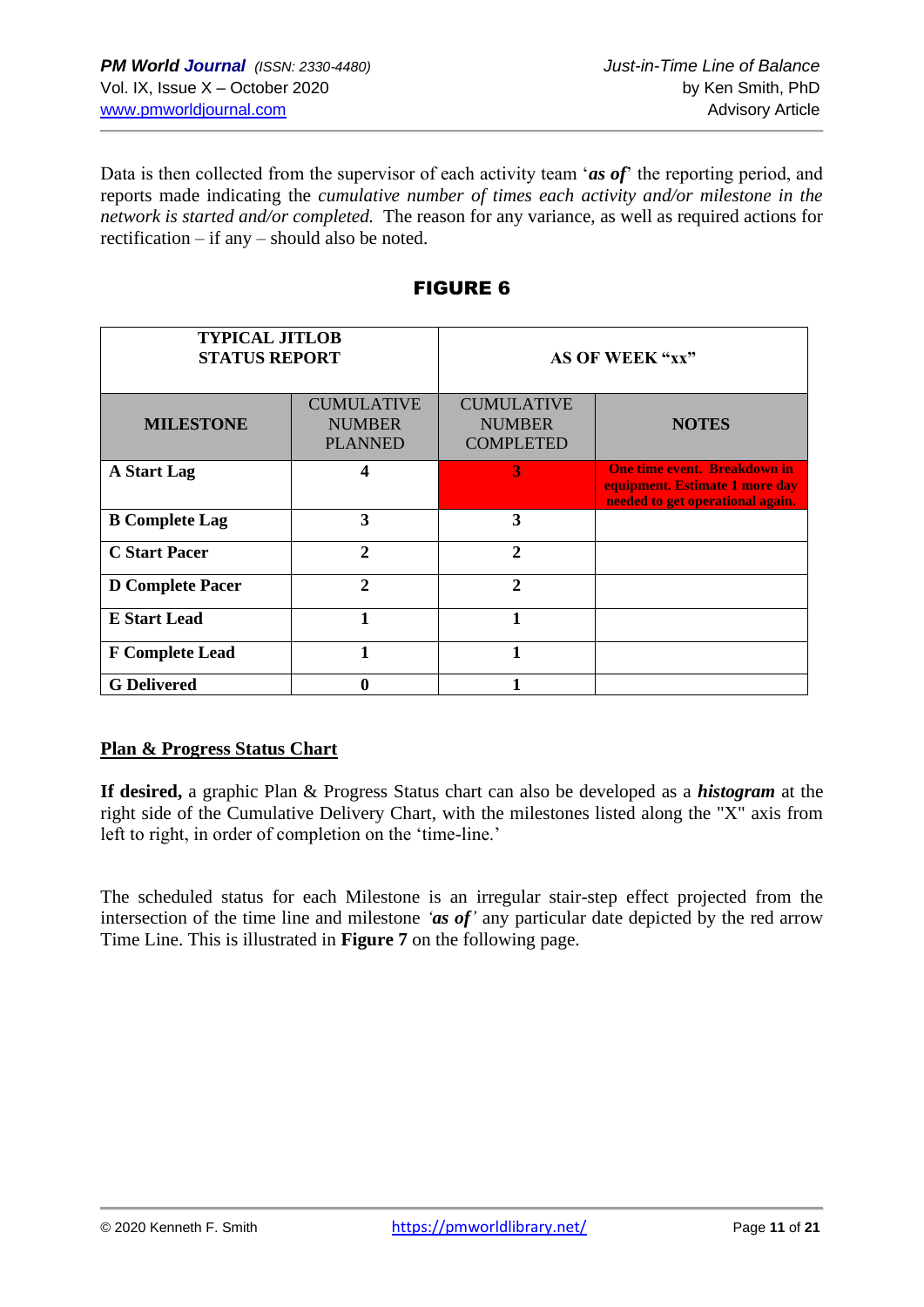# FIGURE 7



During implementation, the status of multiple activities in various stages of completion can be readily assessed from **Figure 7** to determine:

- **1. CURRENT STATUS:** Whether or not *Overall Performance* is *On*, *Ahead, or Behind Schedule*
- **2. CURRENT CONSTRAINTS:** Where any *bottlenecks* exist, as well as
- 

**3. FUTURE PLANNING:** Potential *impact* on *total project completion* either in terms of *time or quantity* of *"end items"* produced.

# **JITLOB Analysis**

- Where **Actual and Desired Lines coincide,** the project's rate of production is *"on schedule,"* or in balance.
- Where **Actual is higher than a Desired Line**, production is *"ahead of schedule."*
- Where **Actual is lower than a Desired Line,** production is *"behind schedule."*

By reviewing actual status in the histogram from left to right, *the first milestone falling below the line is the most critical one,* causing delay in meeting the **immediate** production schedule.The activity preceding this milestone represents a bottleneck in the entire production process. Its slow performance — *for whatever reason* — will delay, or denigrate, the quality of subsequent activities and milestones. Unless rectified, it will ultimately have a 'domino' effect rippling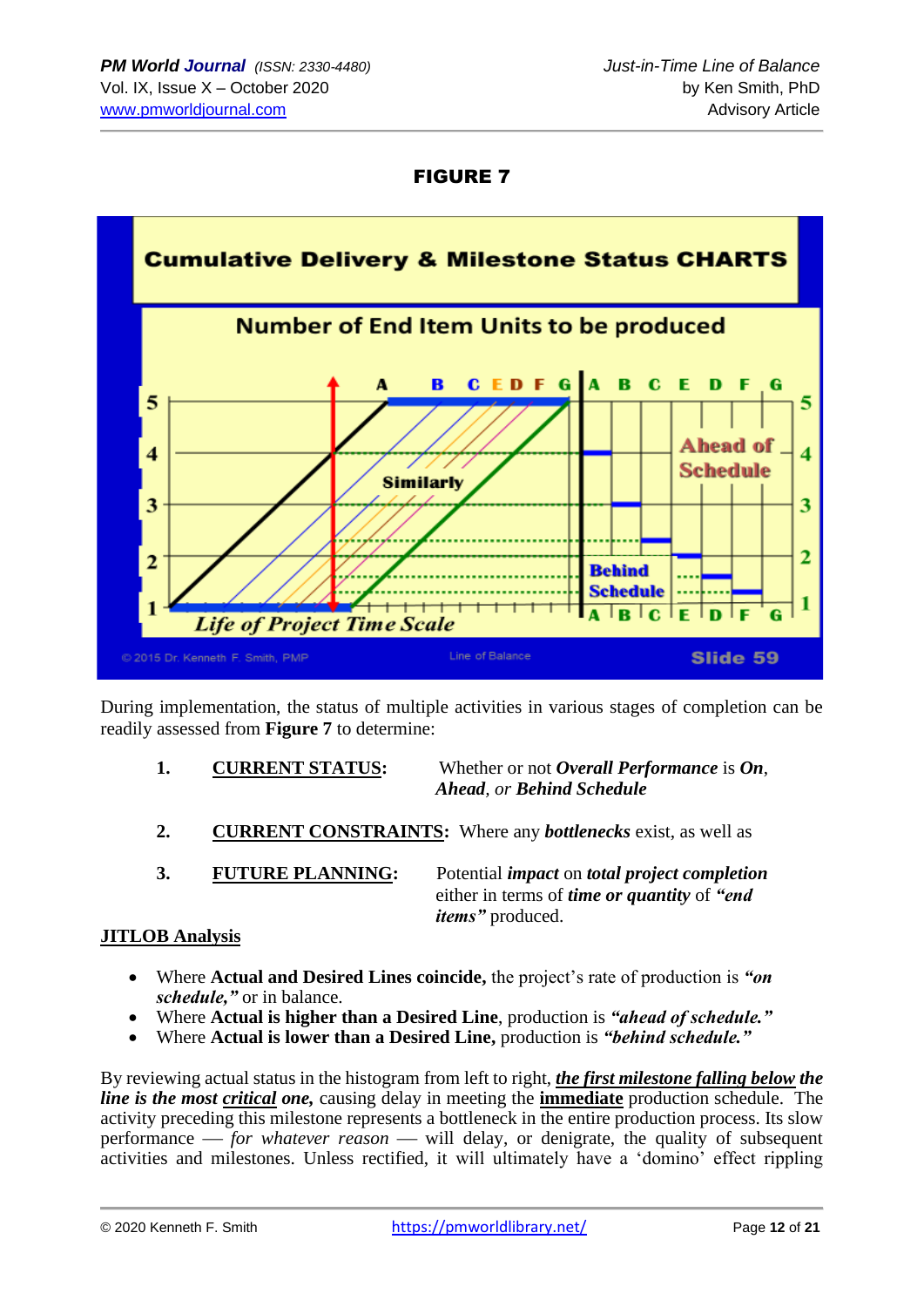throughout the whole project. The potential impact on the overall project can also be identified by simply projecting *"behind schedule"* milestones, as shown in **Figures 8 & 9.** 





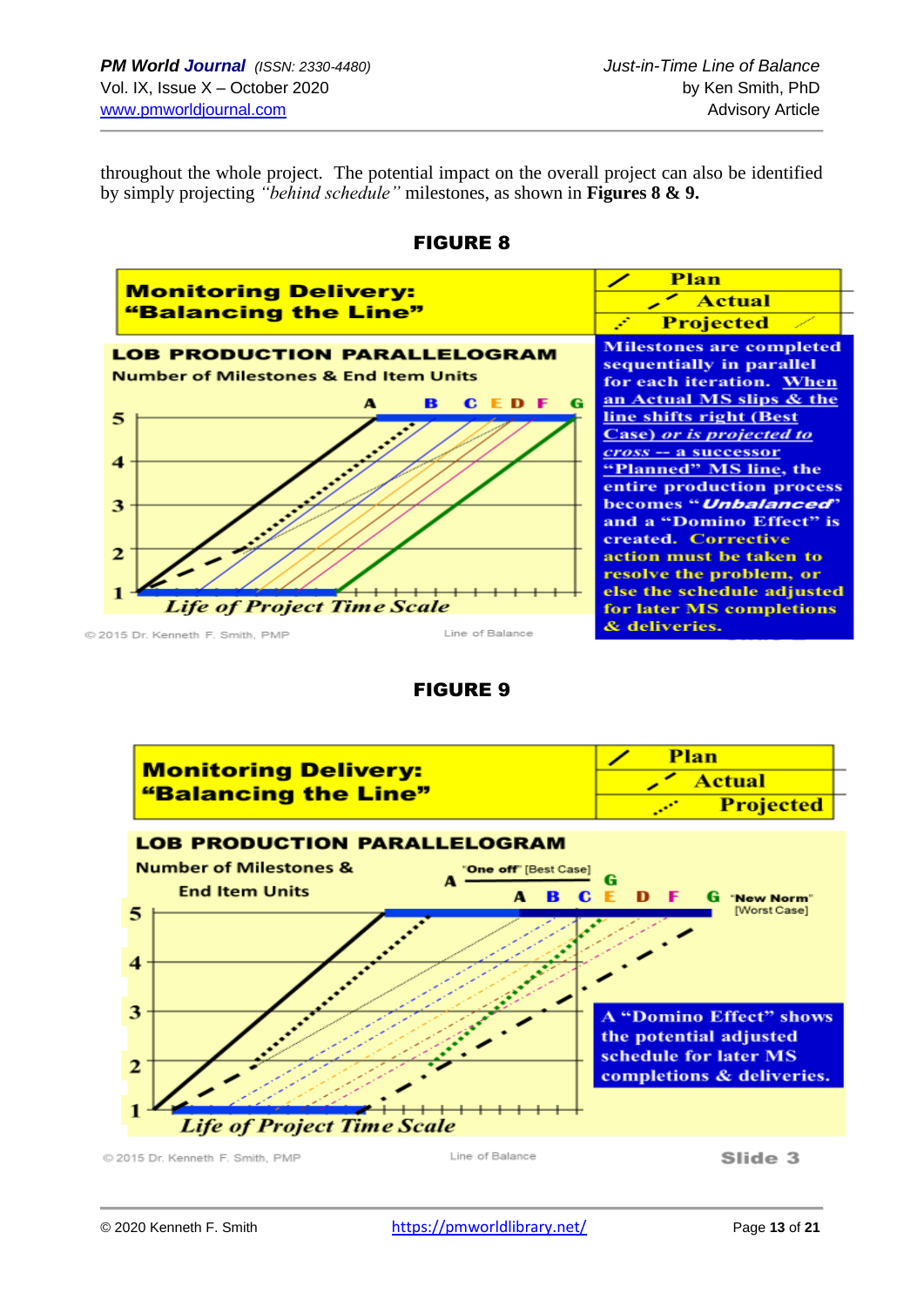### **MANAGEMENT ISSUE**

#### **"***A chain is only as strong as its weakest link.***"** Similarly: **A repetitive process is only as fast as its slowest** *Pacer* **activity!**

Once schedule slippages have either been identified or projected, the issue for Project Managers is to determine whether the delay is a '*one off*' anomaly that can be immediately rectified &/or mitigated in the near future; or a '*New Norm*.'

**If a 'one off,'** several options may be available: i.e.

- Work overtime, weekends  $&\&$ /or holidays to 'catch up' and get back on track
- Crash future repetitions of the Activity by applying more resources
- Obtain more resources to run a double, or even triple shift, and/or
- Run a parallel 'fast track' or tracks

on slipping, and subsequent activities;

• **Or Crash the Pacer**, so it – *or another activity* -- becomes a new *faster* Pacer.

**[NOTE:** If two or more Activities are equally lengthy, only one is designated the Pacer. However, when Crashing, **all** such Activities must be Crashed simultaneously.]

#### **If a 'new norm.'**

- Accept the reality of the production and delivery schedule forecast
- Obtain and issue a change order for the project

and notify the activity supervisors, executives, customers and other stakeholders.

#### **COMPUTER PROGRAM LIMITATIONS**

Although unique applications of the **LOB** technique have been developed for some specific project applications, **unlike Critical Path** – *for which several generic scheduling software (such as MS Project, ProjectLibre and Primavera) exist* – **no such generic computer program is currently available for Line of Balance.**

A cumbersome '*workaround*' for MS Project -- *and presumably other software* -- is to:

- assign a **unique resource code** to each activity,
- **indent each EIU** (as a work breakdown structure level) on the **Gantt** chart, and
- **copy & paste** the production plan network **for each EIU** desired.
- **Link each repetitive activity successor** to its predecessor activity in the previous **EIU**
- **Apply the 'leveling' function,** so repetitive activities are not concurrently 'fast tracked.'

**I tried this approach on several projects and sub-processes** in the past**.** Although activities & milestones can be scheduled on their latest times, data entry is laborious, and the ensuing network, cumulative Gantt delivery graphics and reports are voluminous – *even for a relatively small*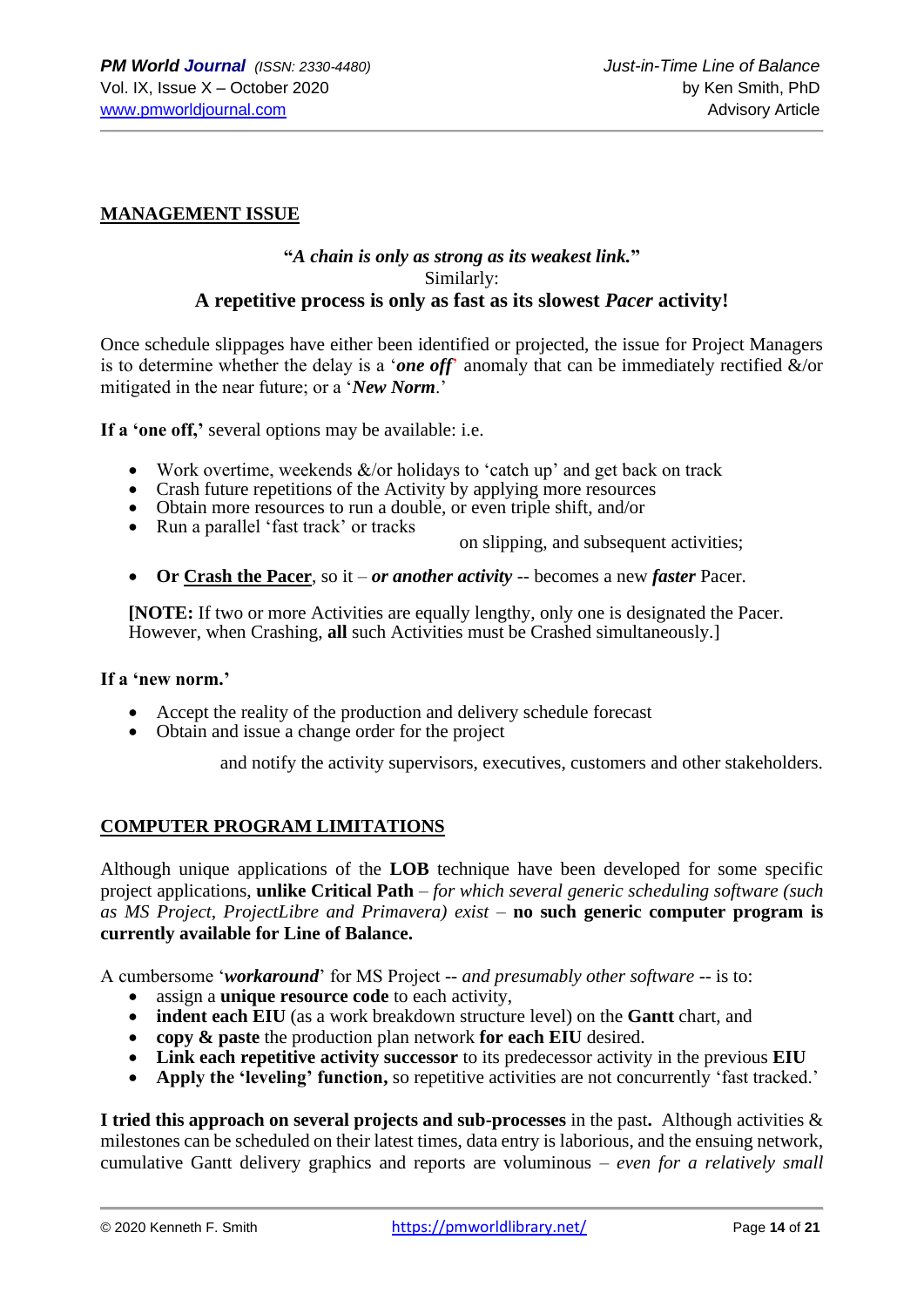*project process with only four repetitions*. Unfortunately -- *unlike the compact LOB charts depicted in this article* -- those reports and graphs are not conducive to rapid comprehension and analysis.<sup>20</sup>

Consequently, throughout my 'on-the-job' working life, after using critical path project software for **EIU networking, critical path computation** and **ALAP milestone scheduling**, most of my applications *for dozens of diverse projects in a variety of sectors* were pencil-driven, with a plastic template to draw symbols, and ruler & graph paper for manually-drafted charts. These diagrams were then blueprinted, or reproduced by photo-copying, for distribution.

However, a company is currently working on an interactive **JITLOB** software for me.<sup>21</sup>

#### **NEW (2020) DEVELOPMENT: 'KENJIT' – AN EXCEL TEMPLATE FOR JITLOB**

In the meantime, to overcome the foregoing deficiencies in repetitive project scheduling  $\&$ monitoring, and take **LOB** beyond '*nice-to-know*' theory, I recently created an **Excel Template** for '*on-the-job*' **application** processing data for the **six (6) 'Crucial' Cumulative Critical Path milestones;** <sup>22</sup> **JITLOB's Key Performance Indicators (KPIs):**

- **1. Start of the series of Lag Activities**
- **2. Completion of the series of Lag Activities**
- **3. Start of the Pacer Activity**
- **4. Completion of the Pacer Activity**
- **5. Start of the series of Lead Activities ASAP**
- **6. Completion of the series of Lead Activities ASAP [***i.e. EIU Completion***]**

 **Plus:** 

- **7. Start of the series of Lead Activities ALAP, and**
- **8. Completion of the series of Lead Activities ALAP [***i.e. EIU Completion***]**

The **JITLOB** Template generates a summary **production parallelogram chart** with a **forecasting** feature similar to **Figure 9. [NOTE:** I *dispensed with the optional cumulative delivery milestone status histogram* (Figure 7); but crucial milestone status data -- *by date* -- is retained in matrix charts.]

Highlights of the **JITLOB** Template – which I dubbed **"KENJIT"<sup>23</sup>** -- are shown on the following pages.

<sup>20</sup> **Excel** or project software **Gantt Charts** display **each activity** and **milestone** on a **separate row.** For a repetitive project, the **total number of rows** is the **sum of activities and milestones** in an **EIU** *multiplied* by the *number* of **EIUs –** which entails the chart being displayed over **many pages.** By contrast, an **LOB** *Production Parallelogram* is much more compact as **each EIU is only one row**, with the **milestones time-scaled on the EIU 'yardstick.'**

<sup>21</sup> I will advise **PMWJ** when it is available.

<sup>22</sup> Serendipitously, I re-learned the value of the '*Forest & Trees*' adage – namely that limiting the graphic to only the **six Crucial Milestones** actually **improved visibility** *at the higher level* by reducing the **clutter** that would otherwise result from plotting *all* the milestones in the project process.

 $23$  For pride of authorship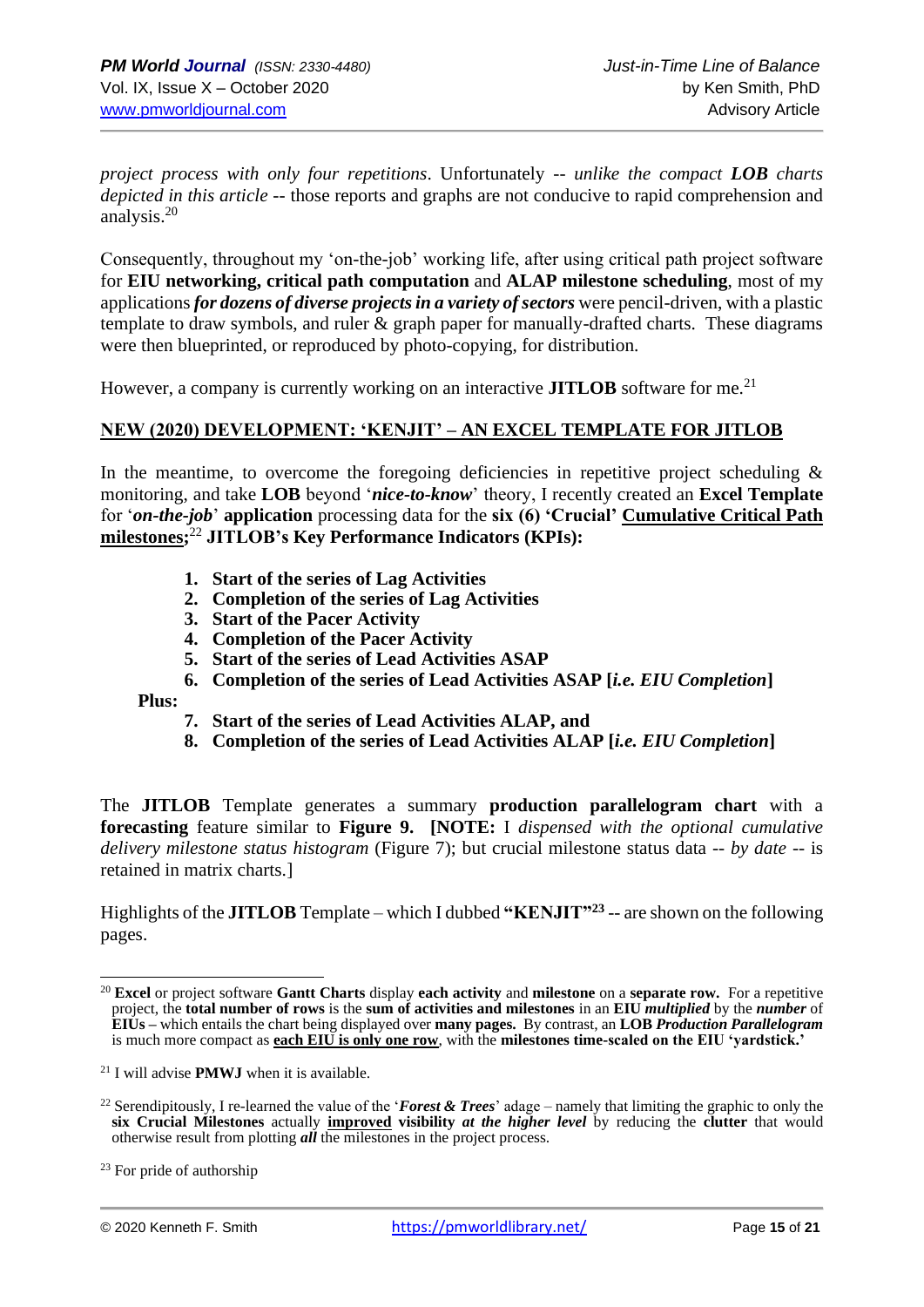# **JITLOB Planning**

Project Identification & planning data is entered in the **ten (10) yellow cells** below.

| <b>JUST-IN-TIME/LINE-OF-BALANCE (JITLOB): PLANNING, SCHEDULING &amp; MONITORING</b><br><b>KEY PERFORMANCE INDICATORS (KPIs) of REPETITIVE-TYPE PROJECTS</b> |                                                                                                                    |             |                                                                  |                          |                                                         |             |                                                                         |                                                   |  |  |  |  |  |
|-------------------------------------------------------------------------------------------------------------------------------------------------------------|--------------------------------------------------------------------------------------------------------------------|-------------|------------------------------------------------------------------|--------------------------|---------------------------------------------------------|-------------|-------------------------------------------------------------------------|---------------------------------------------------|--|--|--|--|--|
|                                                                                                                                                             | A. FEASIBILITY ASSESSMENT PLANNING:                                                                                |             | <b>GIVEN</b>                                                     |                          |                                                         |             |                                                                         |                                                   |  |  |  |  |  |
|                                                                                                                                                             | <b>ENTER DATA IN YELLOW CELLS</b>                                                                                  |             | Project                                                          | <b>Manager Ken Smith</b> |                                                         | <b>WITH</b> | 2                                                                       | <b>Key Activities</b><br>= LAG Time before        |  |  |  |  |  |
| <b>BE SPECIFIC.</b>                                                                                                                                         | <b>GIVEN</b> Project ID: Example                                                                                   |             |                                                                  |                          |                                                         |             | weeks                                                                   | <b>PACER Activity</b>                             |  |  |  |  |  |
| <i><b>"ASAP"</b></i>                                                                                                                                        | <b>Project Time Unit</b>                                                                                           | weeks       | <b>Options</b>                                                   |                          | "Days," "Weeks" or "Months"                             | A           | 6                                                                       | $=$ PACER                                         |  |  |  |  |  |
|                                                                                                                                                             | <b>PROJECT</b>                                                                                                     |             |                                                                  |                          | *See Feature 7 at the right                             |             | weeks                                                                   |                                                   |  |  |  |  |  |
| <i>is not a</i>                                                                                                                                             | <b>START DATE:</b>                                                                                                 | $1$ -Jan-21 | with                                                             | 5                        | <b>Repetitions Desired</b>                              | <b>AND</b>  | $\overline{\mathbf{3}}$                                                 | <b>= LEAD Time after</b><br><b>PACER Activity</b> |  |  |  |  |  |
| <b>Deadline!</b>                                                                                                                                            | <b>Calendar Number =</b>                                                                                           | 44197       |                                                                  |                          | *See FN at the right                                    | <b>THEN</b> |                                                                         | <b>JITLOB Duration is</b>                         |  |  |  |  |  |
|                                                                                                                                                             | <b>B. APART from CONCURRENT 'FAST TRACKING,'</b><br>TOTAL DURATION IF UNITS ARE COMPLETED SEQUENTIALLY             |             | <b>SEQUENTIAL is the ALTERNATIVE</b><br>55<br>21-Jan-22<br>weeks |                          |                                                         |             | <b>Complete</b>                                                         | 35<br>weeks<br>03-Sep-21                          |  |  |  |  |  |
| Dur = Reps(Lag+Pacer+Lead)                                                                                                                                  |                                                                                                                    |             |                                                                  |                          | <b>NET BENEFIT WITH JITLOB SCHEDULING</b>               |             | Calendar $# =$                                                          | 44442<br>Dur = Lag + Reps(Pacer) + Lead           |  |  |  |  |  |
|                                                                                                                                                             | © 2020 Dr. Kenneth F. Smith, PMP<br>kenfsmith@aol.com                                                              |             |                                                                  | <b>ACCELERATION =</b>    | 20<br>weeks<br><b>Faster than Sequential Scheduling</b> | 36%         | <b>SCHEDULE IMPROVEMENT</b><br><b>Plus SAVINGS in INDIRECT COSTS!!!</b> |                                                   |  |  |  |  |  |
|                                                                                                                                                             | <b>BUT if Higher Authorities Impose a DEADLINE</b>                                                                 |             |                                                                  |                          | Reps = [Dur - (Lag+Lead)] / Pacer                       |             | <b>NOTE: Round Down if EIU is a decimal</b>                             |                                                   |  |  |  |  |  |
|                                                                                                                                                             | by either a Date $=$ 15-Jun-22                                                                                     |             | 76                                                               | weeks                    | after Project Start Date                                | 11.8        |                                                                         | <b>End Item Units can be Produced</b>             |  |  |  |  |  |
|                                                                                                                                                             | or a Numbered Duration =                                                                                           | 50          | weeks                                                            |                          | after Project Start Date<br>17-Dec-21                   | 7.5         |                                                                         | <b>End Item Units can be Produced</b>             |  |  |  |  |  |
|                                                                                                                                                             | "If you can keep your 'cool' while all around you are losing theirs, You just don't understand the situation!" KFS |             |                                                                  |                          |                                                         |             |                                                                         |                                                   |  |  |  |  |  |

# FIGURE 10

Given this data, the repetitive schedule of the project process for **Crucial milestones** on the **Cumulative Critical Path** is created for *up to 430 repetitions*, as partially shown in **Figure 11.**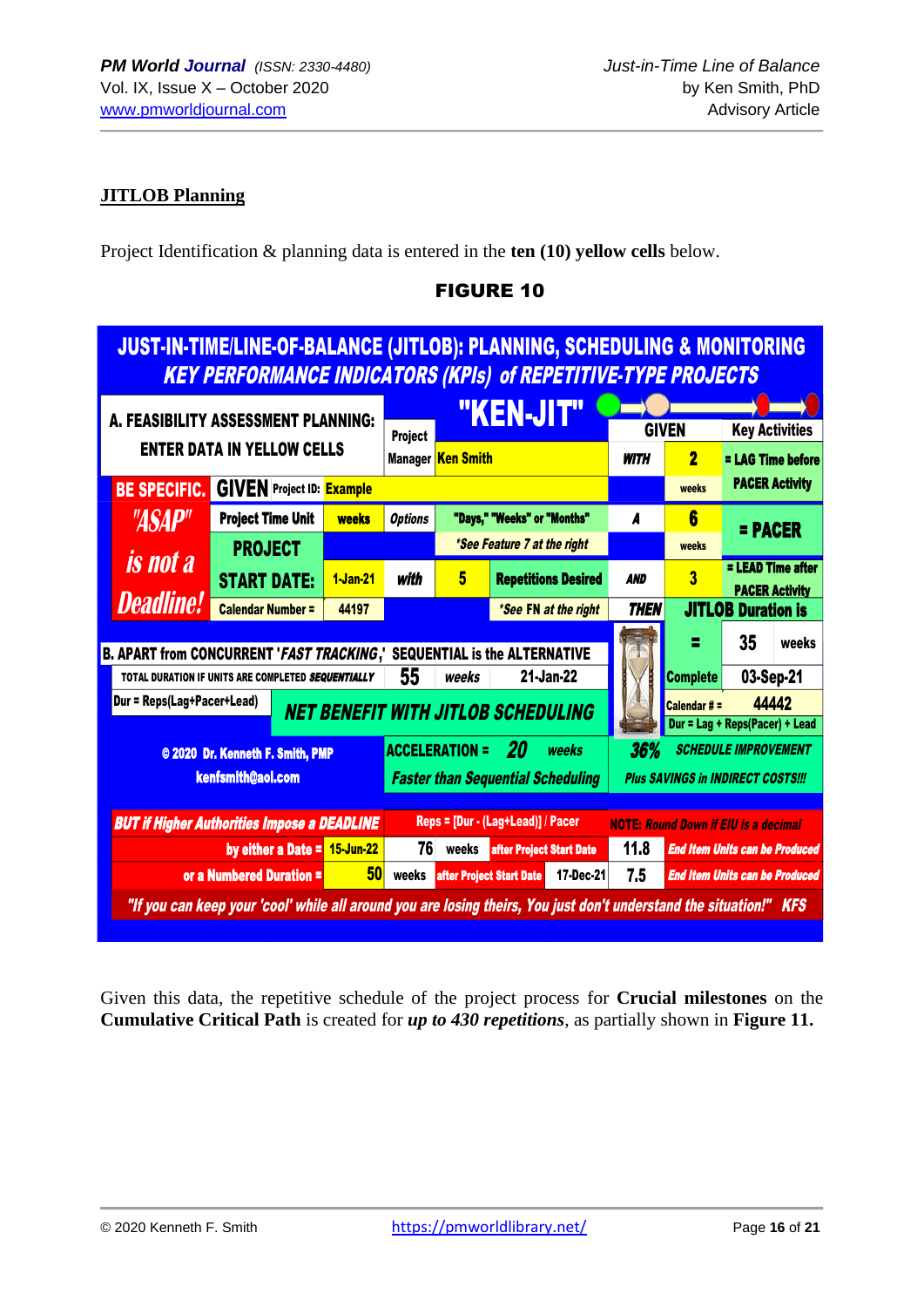# FIGURE 11

|                  | <b>KEN-JIT REPITPLAN</b>                                                            |              |    |                       |                 | <b>NUMBERED DURATION FORMAT</b> |              |            |           | PLAN YOUR WORK !                                                                               |           |           |
|------------------|-------------------------------------------------------------------------------------|--------------|----|-----------------------|-----------------|---------------------------------|--------------|------------|-----------|------------------------------------------------------------------------------------------------|-----------|-----------|
|                  | C. END ITEM UNIT (OR BATCH) PRODUCTION, & DELIVERY SCHEDULE (in TIME INCREMENTS) of |              |    |                       |                 |                                 |              |            |           | Weeks                                                                                          |           |           |
|                  | <b>END ITEM ITERATIONS:</b>                                                         |              |    |                       |                 |                                 |              |            | n         | 9                                                                                              | 10        | 11        |
|                  | KEY UNIT MILESTONES                                                                 | <b>Weeks</b> |    |                       |                 |                                 |              |            |           | NOTE: If 'LAG' Starts are Erratic, In Row '2 Complete LAG' under the Iteration, Enter a number |           |           |
| 1                | <b>Start LAG (ALAP)</b>                                                             |              |    | 121                   |                 |                                 | <b>24 NA</b> | <b>INA</b> | NA        | NA                                                                                             | NA        | NA        |
| 2                | <b>Complete LAG</b>                                                                 |              |    | 14                    | 20 <sub>l</sub> | 26 <sub>l</sub>                 | <b>NA</b>    | <b>NA</b>  | <b>NA</b> | <b>NA</b>                                                                                      | <b>NA</b> | NA        |
| $\vert 3 \vert$  | <b>SPACER</b>                                                                       |              |    | 14                    | 20 <sub>l</sub> | 26                              | <b>NA</b>    | <b>NA</b>  | <b>NA</b> | <b>NA</b>                                                                                      | <b>NA</b> | NA        |
| 4                | <b>C PACER</b>                                                                      |              |    | 20 <sup>1</sup><br>14 | 26              | 32                              | <b>NA</b>    | <b>NA</b>  | <b>NA</b> | <b>NA</b>                                                                                      | <b>NA</b> |           |
| $\vert 5 \vert$  | <b>S LEAD (ASAP)</b>                                                                |              |    | 20 <sub>l</sub><br>14 | 26              | 32                              | <b>NA</b>    | <b>NA</b>  | <b>NA</b> | <b>NA</b>                                                                                      | <b>NA</b> | NA        |
| $\vert 6 \vert$  | <b>C LEAD (ASAP)</b>                                                                | 11           |    | 17 <sup>1</sup><br>23 | 29              |                                 | <b>35 NA</b> | <b>NA</b>  |           | NА                                                                                             |           |           |
|                  | <b>SLEAD (ALAP)</b>                                                                 | 20           | 23 | 26                    | 29              | 32                              | <b>NA</b>    | <b>NA</b>  | <b>NA</b> | <b>NA</b>                                                                                      | <b>NA</b> | <b>NA</b> |
| $\boldsymbol{8}$ | C LEAD (ALAP)                                                                       | 23           | 26 | 29                    | 32              | 35                              | <b>NA</b>    | <b>NA</b>  | <b>NA</b> | <b>NA</b>                                                                                      | <b>NA</b> | <b>NA</b> |

As well as a *compact* **Cumulative Delivery Schedule 'Production Parallelogram'** for the **entire Project** shown in **Figure 12.**



FIGURE 12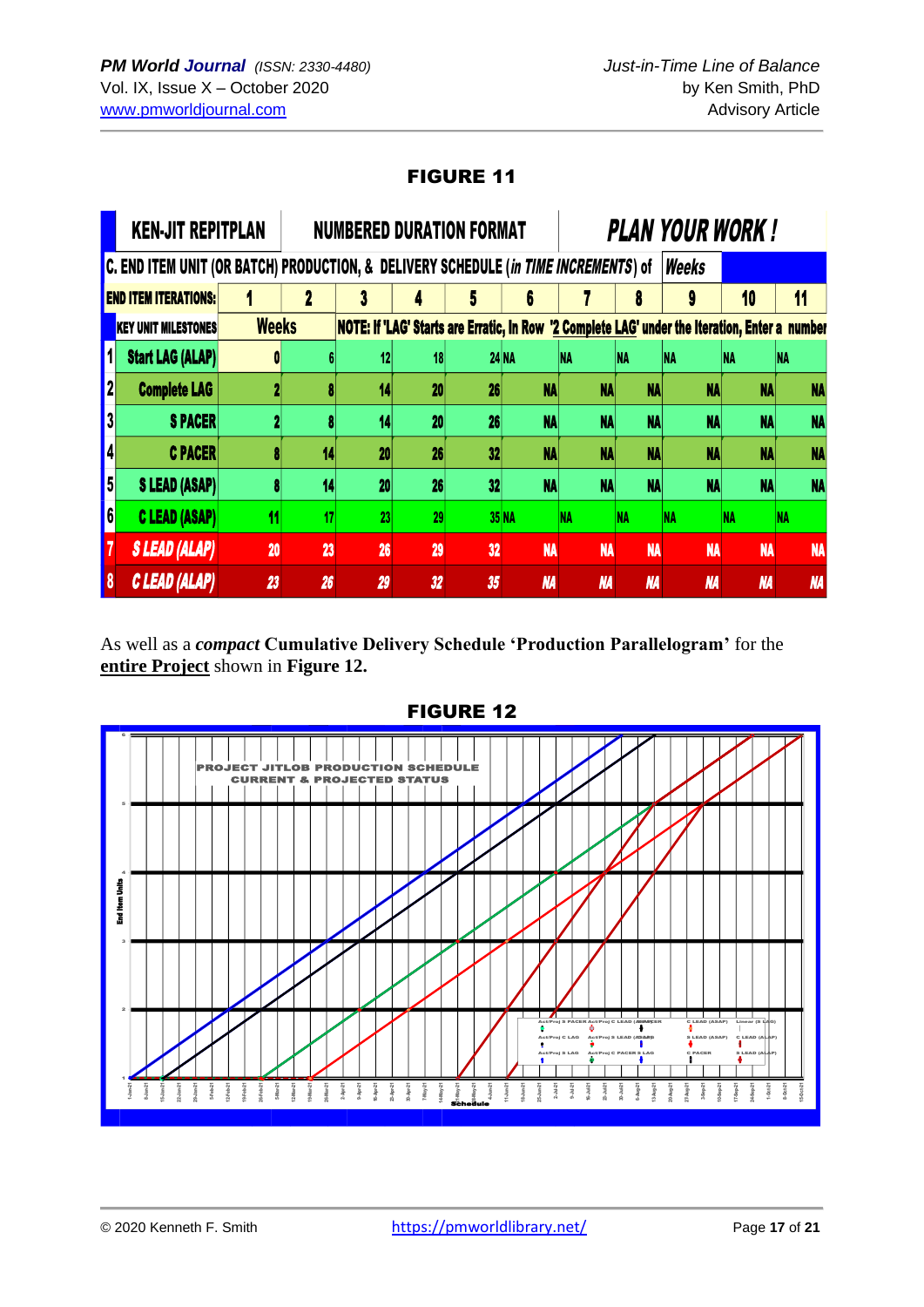**Milestone Progress reporting** is then summarized in the yellow cells of **Figure 13.**

|                         |                                                                                                          |           |              |    |    | I IVVI\E IV                     |                |           |           |           |                        |           |
|-------------------------|----------------------------------------------------------------------------------------------------------|-----------|--------------|----|----|---------------------------------|----------------|-----------|-----------|-----------|------------------------|-----------|
|                         | <b>KEN-JIT REPORT</b>                                                                                    |           |              |    |    | <b>NUMBERED DURATION FORMAT</b> |                |           |           |           | <b>WORK YOUR PLAN!</b> |           |
|                         | D. DATA ENTRY ACTUAL END ITEM IMPLEMENTATION PROGRESS REPORT [ENTER IN YELLOW CELLS. COMPARE CRUCIAL MIL |           |              |    |    |                                 |                |           |           |           |                        |           |
|                         | <b>END ITEM ITERATIONS:</b>                                                                              |           | $\mathbf{2}$ | 3  | 4  | 5                               | 6              |           | 8         | 9         | 10                     | 11        |
|                         | <b>KEY UNIT MILESTONES</b>                                                                               | weeks     |              |    |    |                                 |                |           |           |           |                        |           |
| $\overline{\mathbf{1}}$ | SLAG                                                                                                     |           |              |    |    |                                 |                |           |           |           |                        |           |
| $\mathbf{2}$            | <b>CLAG</b>                                                                                              |           |              |    |    |                                 |                |           |           |           |                        |           |
| $\overline{\mathbf{3}}$ | <b>SPACER</b>                                                                                            |           |              |    |    |                                 |                |           |           |           |                        |           |
| 4                       | <b>C PACER</b>                                                                                           | 11        |              |    |    |                                 |                |           |           |           |                        |           |
| 5                       | S LEAD                                                                                                   | 12        |              |    |    |                                 |                |           |           |           |                        |           |
| 6                       | <b>CLEAD</b>                                                                                             | <b>15</b> |              |    |    |                                 |                |           |           |           |                        |           |
| 7                       | <b>SLEAD (ALAP)</b>                                                                                      | 25        | 27           | 29 | 31 | 33                              | <b>NA</b>      | <b>NA</b> | <b>NA</b> | <b>NA</b> | <b>NA</b>              | <b>NA</b> |
| $\boldsymbol{\delta}$   | C LEAD (ALAP)                                                                                            | 27        | 29           | 31 | 33 | 35                              | <b>NA</b>      | <b>NA</b> | <b>NA</b> | <b>NA</b> | <b>NA</b>              | <b>NA</b> |
|                         | <b>END ITEM:</b>                                                                                         |           | $\mathbf{2}$ | 3  | 4  | 5                               | $6\phantom{a}$ |           | 8         | 9         | 10                     | 11        |

FIGURE 13

**The summary status, actual updated variance & forecast** is then shown in **Figure 14.**

# FIGURE 14

|                                                                | kenfsmith@aol.com |                  |                  |                  | <b>COPY of HOW'S IT GOING?</b> |                  |                  | <b>Calendar Project Start Number =</b> |                                                                              |                  |                  | 44197            |  |
|----------------------------------------------------------------|-------------------|------------------|------------------|------------------|--------------------------------|------------------|------------------|----------------------------------------|------------------------------------------------------------------------------|------------------|------------------|------------------|--|
| <b>RIAL &amp; ERROR TIME CHECK FROM PROJECT START DATE =</b>   |                   |                  |                  | 15               | weeks                          |                  | Ξ                |                                        | <b>16-Apr-21</b>                                                             | Ξ                |                  | 44302            |  |
| <b>KEN-JIT PROGGRAPH</b>                                       |                   |                  |                  |                  |                                |                  |                  |                                        | <b>JITLOB END ITEM UNIT PROGRESS REPORT: ACTUAL &amp; PROJECTED TREND VS</b> |                  |                  |                  |  |
| I. LINE OF BALANCE FOR END ITEM UNIT (OR BATCH) KEY MILESTONES |                   |                  |                  |                  |                                |                  |                  |                                        |                                                                              |                  |                  |                  |  |
| <b>SLAG</b>                                                    | 1-Jan-21          | <b>12 Feb 21</b> | <b>26 Mar 21</b> | <b>7 May 21</b>  | <b>18-Jun 21</b>               | 30-Jul-21        | 10-Sep-21        | 22-Oct-21                              | 3-Dec-21                                                                     | <b>14-Jan-22</b> | <b>25-Feb-22</b> | 8-Apr-22         |  |
| <b>CLAG</b>                                                    | <b>15-Jan-21</b>  | 26-Feb-21        | 9-Apr-21         | 21-May-21        | 2-Jul-21                       | 13-Aug-21        | 24-Sep-21        | <b>5-Nov-21</b>                        | 17-Dec-21                                                                    | 28-Jan-22        | <b>11-Mar-22</b> | 22-Apr-22        |  |
| <b>SPACER</b>                                                  | <b>15-Jan-21</b>  | 26-Feb-21        | 9-Apr-21         | 21-May-21        | 2-Jul-21                       | <b>13-Aug-21</b> | 24-Sep-21        | <b>5-Nov-21</b>                        | 17-Dec-21                                                                    | 28-Jan-22        | <b>11-Mar-22</b> | 22-Apr-22        |  |
| <b>C PACER</b>                                                 | 26-Feb-21         | 9-Apr 21         | <b>21 May 21</b> | 2-Jul-21         | <b>13-Aug-21</b>               | 24-Sep-21        | <b>5-Nov-21</b>  | 17-Dec-21                              | 28-Jan-22                                                                    | <b>11-Mar-22</b> | 22-Apr-22        | 3-Jun-22         |  |
| <b>SLEAD (ASAP)</b>                                            | <b>26 Feb 21</b>  | 9-Apr 21         | <b>21 May 21</b> | 2 Jul 21         | <b>13 Aug 21</b>               | 24-Sep-21        | <b>5-Nov-21</b>  | 17-Dec-21                              | 28-Jan-22                                                                    | <b>11-Mar-22</b> | <b>22-Apr-22</b> | <b>3-Jun 22</b>  |  |
| <b>C LEAD (ASAP)</b>                                           | <b>19-Mar-21</b>  | 30-Apr 21        | 11-Jun-21        | 23-Jul 21        | 3-Sep 21                       | <b>15 Oct 21</b> | <b>26-Nov-21</b> | <b>7 Jan 22</b>                        | <b>18 Feb 22</b>                                                             | 1 Apr 22         | <b>13-May-22</b> | 24-Jun-22        |  |
| <i><b>SLEAD (ALAP)</b></i>                                     | <b>21 May 21</b>  | <b>11-Jun 21</b> | 2-Jul 21         | <b>23-Jul 21</b> | <b>13-Aug-21</b>               | 24 Seo 21        | <b>5-Nov 21</b>  | 17-Dec-21                              | 28-Jan 22                                                                    | <b>11-Mar-22</b> | <b>22-Apr-22</b> | 3-Jun 22         |  |
| C LEAD (ALAP)                                                  | <b>11-Jun-21</b>  | 2-Jul-21         | 23-Jul-21        | <b>13-Aug-21</b> | 3-Sep-21                       | 15-Oct-21        | <b>26-Nov-21</b> | 7-Jan-22                               | <b>18-Feb-22</b>                                                             | 1-Apr-22         | <b>13-May-22</b> | 24-Jun-22        |  |
| <b>Act/Proj S LAG</b>                                          | 8-Jan-21          | 19-Feb-21        | 2-Apr-21         | <b>14-May-21</b> | 25-Jun-21                      | <b>6-Aug-21</b>  | 17-Sep-21        | 29-Oct-21                              | <b>10-Dec-21</b>                                                             | <b>21-Jan-22</b> | <b>4-Mar-22</b>  | <b>15-Apr-22</b> |  |
| <b>Act/Proj C LAG</b>                                          | 29-Jan-21         | <b>12-Mar-21</b> | 23-Apr-21        | 4-Jun-21         | <b>16-Jul-21</b>               | 27-Aug-21        | 8-Oct-21         | <b>19-Nov-21</b>                       | 31-Dec-21                                                                    | 11-Feb-22        | <b>25-Mar-22</b> | <b>6-May-22</b>  |  |
| <b>Act/Proj S PACER</b>                                        | 5-Feb-21          | <b>19-Mar-21</b> | 30-Apr-21        | 11-Jun-21        | 23-Jul-21                      | 3-Sep-21         | 15-Oct-21        | <b>26-Nov-21</b>                       | <b>7-Jan-22</b>                                                              | <b>18-Feb-22</b> | 1-Apr-22         | <b>13-May-22</b> |  |
| <b>Act/Proj C PACER</b>                                        | <b>19-Mar-21</b>  | 30-Apr-21        | <b>11-Jun-21</b> | 23-Jul-21        | 3-Sep-21                       | 15-Oct-21        | 26-Nov-21        | <b>7-Jan-22</b>                        | 18-Feb-22                                                                    | 1-Apr-22         | <b>13-May-22</b> | 24-Jun-22        |  |
| <b>ct/Proj S LEAD (ASAP)</b>                                   | <b>26-Mar-21</b>  | <b>7-May-21</b>  | <b>18-Jun-21</b> | 30-Jul-21        | 10-Sep-21                      | 22-Oct-21        | 3-Dec-21         | <b>14-Jan-22</b>                       | <b>25-Feb-22</b>                                                             | 8-Apr-22         | <b>20-May-22</b> | 1-Jul-22         |  |
| ct/Proj C LEAD (ASAP)                                          | <b>16-Apr-21</b>  | <b>28-May-21</b> | 9-Jul-21         | 20-Aug-21        | 1-Oct-21                       | <b>12-Nov-21</b> | 24-Dec-21        | 4-Feb-22                               | <b>18-Mar-22</b>                                                             | 29-Apr-22        | <b>10-Jun-22</b> | <b>22-Jul-22</b> |  |
| <b>END ITEM:</b>                                               | 1                 | $\boldsymbol{2}$ | 3                | 4                | 5                              | 6                | 7                | 8                                      | 9                                                                            | 10               | 11               | 12               |  |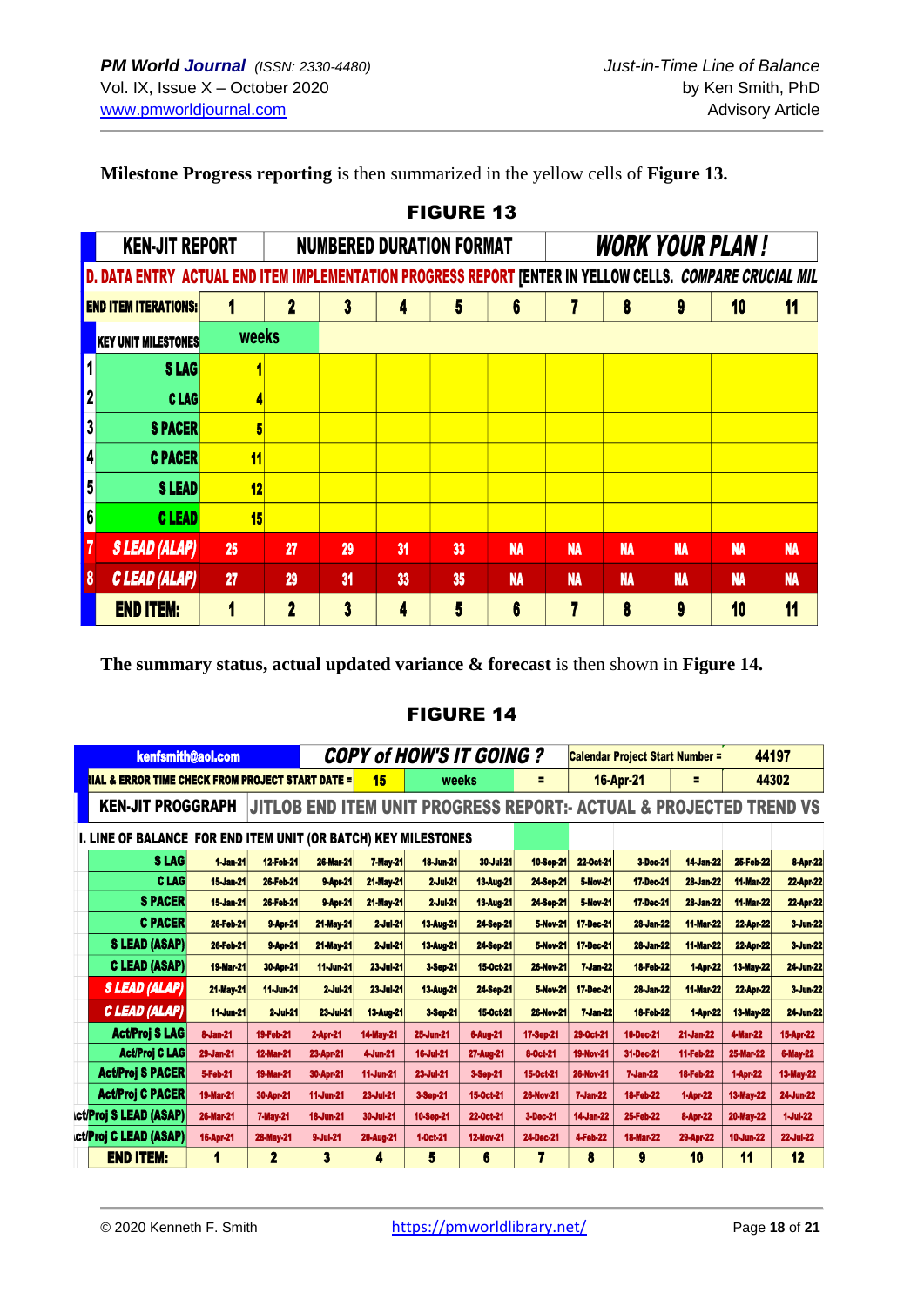And the **Production Parallelogram** is updated with **Actual** and **Revised (Best Case) Forecast** data for management information & necessary mitigation action, as depicted in **Figure 15**.



Furthermore, **if the situation is determined to be a** '**New Norm,**' the template can be updated with the **actual Lag, Pacer & Lead data** for the previous **EIU,** and rerun for the remaining iterations, as shown in **Figure 16.**

# FIGURE 16

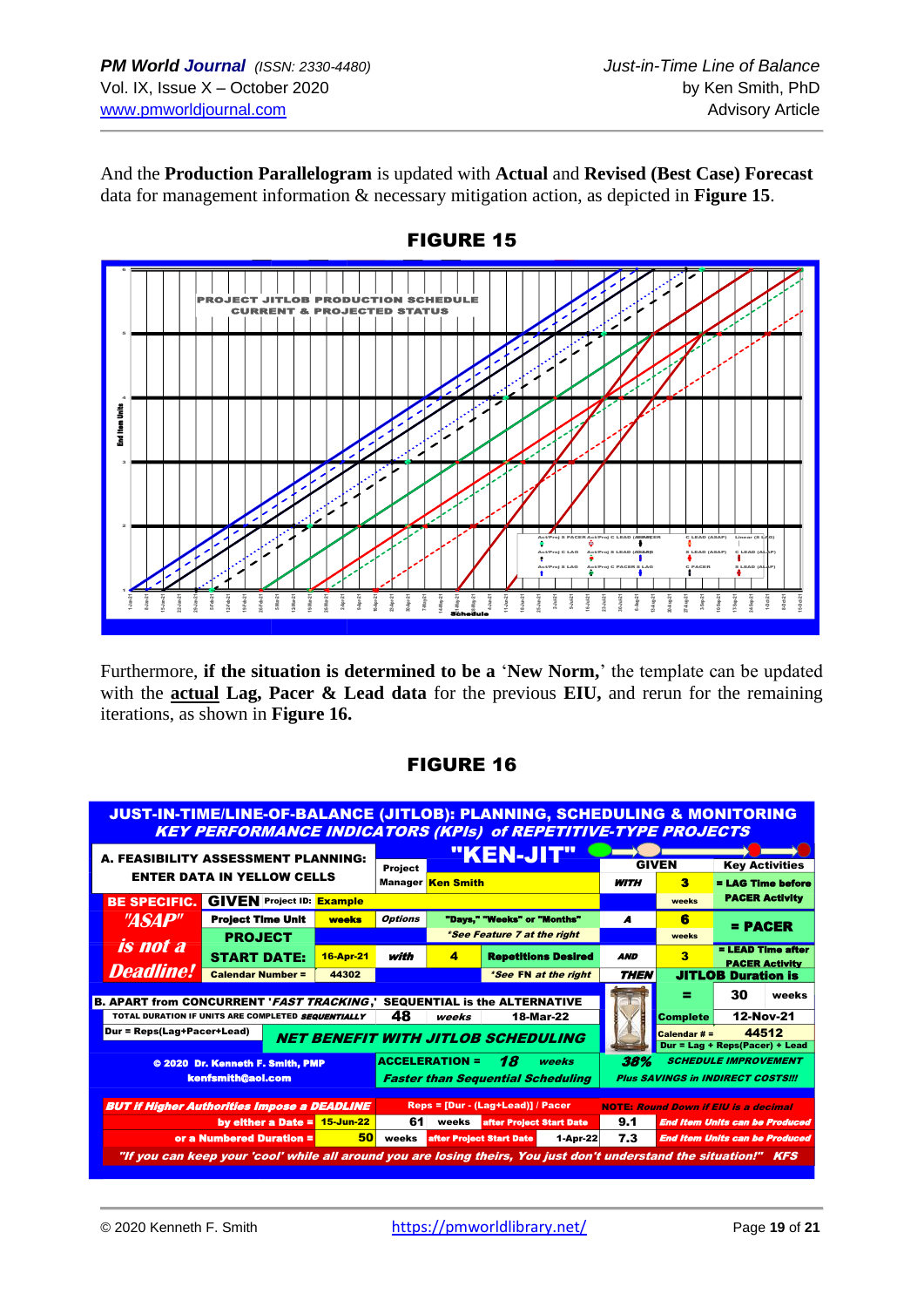### **Producing a revised schedule:**

|                         | <b>FIGURE 17</b>                                                                    |                  |                    |                               |                  |                  |                  |                  |                  |  |  |  |  |  |  |
|-------------------------|-------------------------------------------------------------------------------------|------------------|--------------------|-------------------------------|------------------|------------------|------------------|------------------|------------------|--|--|--|--|--|--|
|                         | <b>KEN-JIT REPSCHED</b>                                                             |                  | <b>DATE FORMAT</b> | <b><i>WORK YOUR PLAN!</i></b> |                  |                  |                  |                  |                  |  |  |  |  |  |  |
|                         | F. END ITEM UNIT (OR BATCH) PRODUCTION, & DELIVERY SCHEDULE (in TIME INCREMENTS) of |                  |                    |                               |                  |                  |                  |                  |                  |  |  |  |  |  |  |
|                         | <b>END ITEM ITERATIONS:</b>                                                         | 4                | $\mathbf{2}$       | 3                             | 4                | 5                | 6                | 7                | 8                |  |  |  |  |  |  |
|                         | <b>KEY UNIT MILESTONES</b>                                                          | weeks            |                    |                               |                  |                  |                  |                  |                  |  |  |  |  |  |  |
| 1                       | <b>SLAG</b>                                                                         | 16-Apr-21        | <b>28-May-21</b>   | $9$ -Jul-21                   | <b>20-Aug-21</b> | 1-Oct-21         | <b>12-Nov-21</b> | <b>24-Dec-21</b> | <b>4-Feb-22</b>  |  |  |  |  |  |  |
| $\overline{\mathbf{2}}$ | <b>CLAG</b>                                                                         | <b>7-May-21</b>  | <b>18-Jun-21</b>   | 30-Jul-21                     | <b>10-Sep-21</b> | 22-Oct-21        | <b>3-Dec-21</b>  | <b>14-Jan-22</b> | <b>25-Feb-22</b> |  |  |  |  |  |  |
| $\overline{\mathbf{3}}$ | <b>S PACER</b>                                                                      | <b>7-May-21</b>  | <b>18-Jun-21</b>   | <b>30-Jul-21</b>              | <b>10-Sep-21</b> | 22-Oct-21        | 3-Dec-21         | <b>14-Jan-22</b> | <b>25-Feb-22</b> |  |  |  |  |  |  |
| 4                       | <b>C PACER</b>                                                                      | <b>18-Jun-21</b> | <b>30-Jul-21</b>   | <b>10-Sep-21</b>              | 22-Oct-21        | 3-Dec-21         | <b>14-Jan-22</b> | <b>25-Feb-22</b> | <b>8-Apr-22</b>  |  |  |  |  |  |  |
| 5                       | <b>S LEAD (ASAP)</b>                                                                | <b>18-Jun-21</b> | <b>30-Jul-21</b>   | <b>10-Sep-21</b>              | 22-Oct-21        | 3-Dec-21         | <b>14-Jan-22</b> | <b>25-Feb-22</b> | 8-Apr-22         |  |  |  |  |  |  |
| 6                       | <b>C LEAD (ASAP)</b>                                                                | $9$ -Jul-21      | <b>20-Aug-21</b>   | 1-Oct-21                      | <b>12-Nov-21</b> | <b>24-Dec-21</b> | 4-Feb-22         | <b>18-Mar-22</b> | <b>29-Apr-22</b> |  |  |  |  |  |  |
| 7                       | <b>SLEAD (ALAP)</b>                                                                 | <b>20-Aug-21</b> | 10-Sep-21          | $1-0$ ct-21                   | 22-Oct-21        | 3-Dec-21         | <b>14-Jan-22</b> | <b>25-Feb-22</b> | <b>8-Apr-22</b>  |  |  |  |  |  |  |
| 8                       | C LEAD (ALAP)                                                                       | 10-Sep-21        | $1-0ct-21$         | 22-Oct-21                     | <b>12-Nov-21</b> | 24-Dec-21        | 4-Feb-22         | <b>18-Mar-22</b> | 29-Apr-22        |  |  |  |  |  |  |
|                         | <b>END ITEM:</b>                                                                    | 1                | $\mathbf{z}$       | 3                             | 4                | 5                | 6                | 7                | 8                |  |  |  |  |  |  |

And a new **Production Parallelogram:**



#### FIGURE 18

So, **if there's a repetitive-type project or process on your work horizon**, consider going **'***back to the future***'** with **JITLOB's** contemporary **'Cumulative Critical Path,'** and my just-in-time template: **"KENJIT."<sup>24</sup>**

<sup>24</sup> **KENJIT is now available for free** from [kenfsmith@aol.com](mailto:kenfsmith@aol.com) – *together with over 100 other Project Management templates* – on proof of purchase of **Project Management PRAXIS** from Amazon.